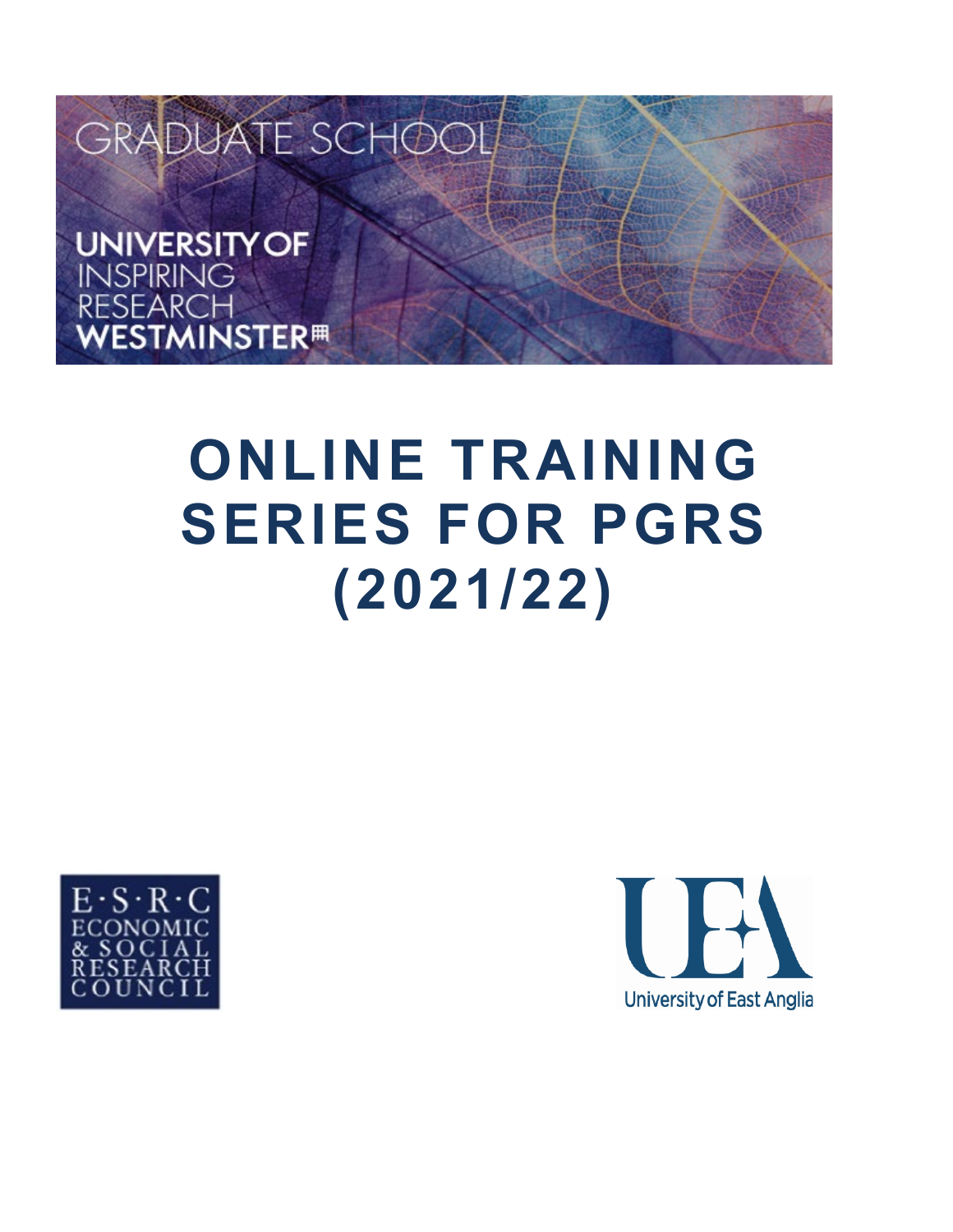## **Introduction: Student Guide**

The **'University of East Anglia (UEA) Online Training Series'** offers research and professional skills training for postgraduate research students (PGRs) in a 'live-taught' online format. Training sessions are delivered via a virtual classroom, mostly on weekday evenings between 7pm-9pm, but with some additional daytime sessions. The series is organised and administered by Dr Simon Watts [\(simon.d.watts@uea.ac.uk\)](mailto:simon.d.watts@uea.ac.uk), PGR Training Coordinator for the Faculty of Social Sciences at UEA, who also teaches Modules 1 to 4. Module 5 is taught by Dr Kimberley Bartholomew from the School of Education at UEA.

The training has been organised into five modules, each focused on a specific area/topic. Students don't have to attend a whole module, however, and are free to sign up to individual sessions. The modules and individual sessions for 2021/22 are as follows:

| <b>Module 1:</b><br><b>Academic Writing</b><br>(1) What Should a Literature Review Do?<br>(2) Writing Effectively<br>(3) Academic Publishing<br>(4) Writing & Structuring an<br><b>Effective Thesis</b> | <b>Module 2:</b><br><b>Oualitative Research Skills</b><br>(1) A Comparison of Qualitative Methods<br>(2) Qualitative Interviewing<br>(3) Analysing Qualitative Data<br>(4) Using NVivo for Qualitative Research |  |  |
|---------------------------------------------------------------------------------------------------------------------------------------------------------------------------------------------------------|-----------------------------------------------------------------------------------------------------------------------------------------------------------------------------------------------------------------|--|--|
| <b>Module 3:</b><br><b>Finishing your PhD</b><br>(1) Preparing for your Viva<br>(2) On the Job: Securing a First<br>Academic Post<br>(3) Preparing Impactful Research<br>Proposals & Grant Applications | <b>Module 4:</b><br><b>Teaching Skills</b><br>(1) Preparing & Delivering Seminars<br>(2) Preparing & Delivering Lectures<br>(3) Assessment, Feedback,<br>& Module Design                                        |  |  |
| <b>Module 5:</b><br><b>Quantitative Research Skills</b><br>(1) Quantitative Research: A Basic Guide<br>(2) An Introduction to Scale Development<br>(3) An Introduction to Structural Equation Modelling |                                                                                                                                                                                                                 |  |  |

A full list of the 69 scheduled sessions for 2021-22 appears on the next three pages. Individual session summaries and indicative student feedback can then be found on the pages that follow.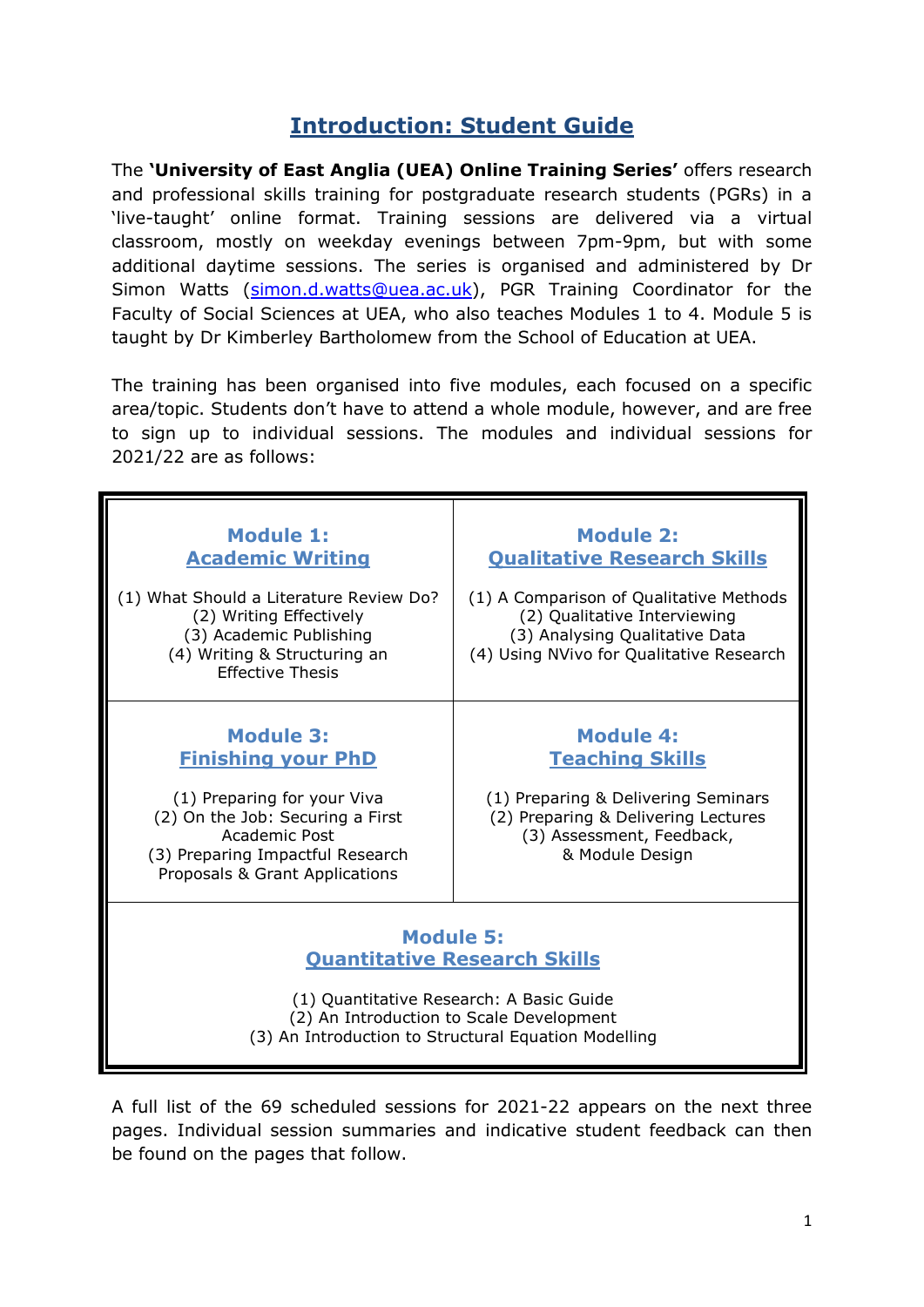| <b>Schedule of Sessions for 2021/22</b> |               |                                                      |             |                         |  |  |
|-----------------------------------------|---------------|------------------------------------------------------|-------------|-------------------------|--|--|
| <b>Date</b>                             | <b>Module</b> | <b>Name</b>                                          | <b>Time</b> | Page                    |  |  |
| Tues 5 <sup>th</sup> Oct                | 1. Writing    | <b>What Should a Literature Review Do?</b>           | 7pm-9pm     | $\overline{\mathbf{z}}$ |  |  |
| Wed 6 <sup>th</sup> Oct                 | 1. Writing    | <b>What Should a Literature Review Do?</b>           | 7pm-9pm     | $\overline{\mathbf{z}}$ |  |  |
| Thurs 7 <sup>th</sup> Oct               | 1. Writing    | <b>What Should a Literature Review Do?</b>           | 7pm-9pm     | $\overline{\mathbf{z}}$ |  |  |
| Tues 12th Oct                           | 1. Writing    | <b>Writing Effectively</b>                           | 7pm-9pm     | 8                       |  |  |
| Wed 13 <sup>th</sup> Oct                | 1. Writing    | <b>Writing Effectively</b>                           | 7pm-9pm     | 8                       |  |  |
| Thurs 14th Oct                          | 1. Writing    | <b>Writing Effectively</b>                           | 7pm-9pm     | 8                       |  |  |
| Tues 19th Oct                           | 1. Writing    | <b>Academic Publishing</b>                           | 7pm-9pm     | $\boldsymbol{9}$        |  |  |
| Weds 20 <sup>th</sup> Oct               | 1. Writing    | <b>Academic Publishing</b>                           | 7pm-9pm     | 9                       |  |  |
| Thurs 21st Oct                          | 1. Writing    | <b>Writing &amp; Structuring an Effective Thesis</b> | 7pm-9pm     | 10                      |  |  |
| Tues 26 <sup>th</sup> Oct               | 1. Writing    | <b>Writing &amp; Structuring an Effective Thesis</b> | 7pm-9pm     | 10                      |  |  |
| Thurs 28th Oct                          | 1. Writing    | <b>Writing &amp; Structuring an Effective Thesis</b> | 7pm-9pm     | 10                      |  |  |
| Tues 2 <sup>rd</sup> Nov                | 2. Qual.      | A Comparison of Qualitative Methods                  | 7pm-9pm     | 11                      |  |  |
| Thurs 4 <sup>th</sup> Nov               | 2. Qual.      | <b>Qualitative Interviewing</b>                      | 7pm-9pm     | 12                      |  |  |
| Tues 9th Nov                            | 2. Qual.      | <b>Analysing Qualitative Data</b>                    | 7pm-9pm     | 13                      |  |  |
| Thurs 11 <sup>th</sup> Nov              | 2. Qual.      | <b>Using NVivo for Qualitative Research</b>          | 7pm-9pm     | 14                      |  |  |
| Tues 16 <sup>th</sup> Nov               | 1. Writing    | <b>What Should a Literature Review Do?</b>           | 10am-12pm   | $\overline{\mathbf{z}}$ |  |  |
| Tues 16 <sup>th</sup> Nov               | 2. Qual.      | A Comparison of Qualitative Methods                  | 7pm-9pm     | 11                      |  |  |
| Weds 17 <sup>th</sup> Nov               | 1. Writing    | <b>Writing Effectively</b>                           | 10am-12pm   | 8                       |  |  |
| Thurs 18 <sup>th</sup> Nov              | 1. Writing    | <b>Academic Publishing</b>                           | 10am-12pm   | $\mathbf{9}$            |  |  |
| Thurs 18 <sup>th</sup> Nov              | 2. Qual.      | <b>Qualitative Interviewing</b>                      | 7pm-9pm     | 12                      |  |  |
| Tues 23rd Nov                           | 1. Writing    | <b>Writing &amp; Structuring an Effective Thesis</b> | 10am-12pm   | 9                       |  |  |
| Tues 23rd Nov                           | 2. Qual.      | <b>Analysing Qualitative Data</b>                    | 7pm-9pm     | 13                      |  |  |
| Thurs 25 <sup>th</sup> Nov              | 2. Qual.      | <b>Using NVivo for Qualitative Research</b>          | 7pm-9pm     | 14                      |  |  |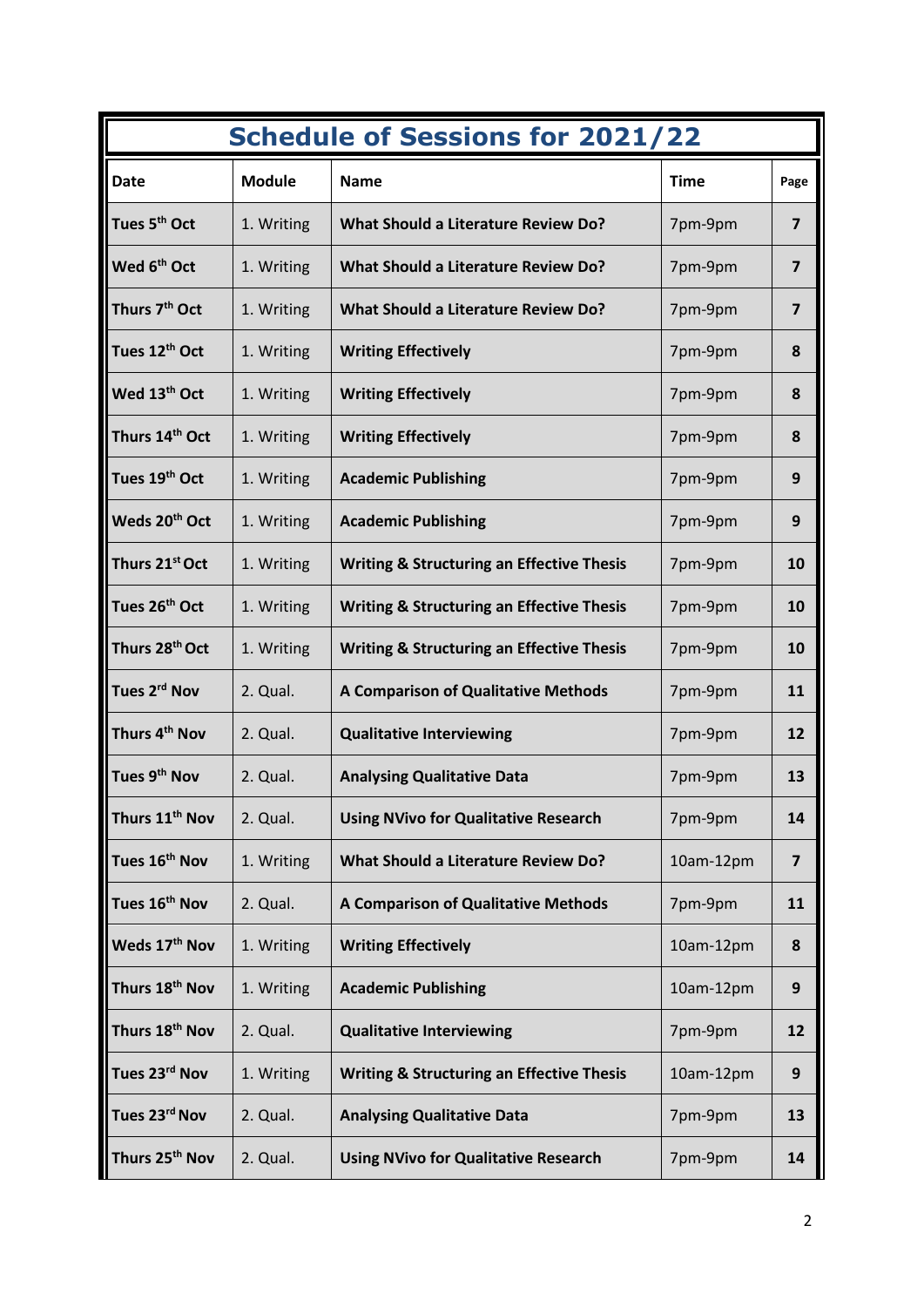| <b>Date</b>               | <b>Module</b> | <b>Name</b>                                                                      | <b>Time</b> | Page                    |
|---------------------------|---------------|----------------------------------------------------------------------------------|-------------|-------------------------|
| Tues 30 <sup>th</sup> Nov | 3. Finishing  | <b>Preparing for your Viva</b>                                                   | 7pm-9pm     | 15                      |
| Weds 1 <sup>st</sup> Dec  | 3. Finishing  | On the Job: Securing a First Academic Post                                       | 7pm-9pm     | 16                      |
| Tues 7 <sup>th</sup> Dec  | 3. Finishing  | <b>Preparing Impactful Research Proposals &amp;</b><br><b>Grant Applications</b> | 7pm-9pm     | 17                      |
| Weds 8 <sup>th</sup> Dec  | 4. Teaching   | <b>Preparing &amp; Delivering Seminars</b>                                       | 7pm-9pm     | 18                      |
| Tues 14th Dec             | 4. Teaching   | <b>Preparing &amp; Delivering Lectures</b>                                       | 7pm-9pm     | 19                      |
| Weds 15 <sup>th</sup> Dec | 4. Teaching   | Assessment, Feedback, & Module Design                                            | 7pm-9pm     | 20                      |
|                           |               | <b>XMAS BREAK</b>                                                                |             |                         |
| Tues 11 <sup>th</sup> Jan | 2. Qual.      | <b>A Comparison of Qualitative Methods</b>                                       | 10am-12pm   | 11                      |
| Tues 11 <sup>th</sup> Jan | 1. Writing    | <b>What Should a Literature Review Do?</b>                                       | 7pm-9pm     | $\overline{\mathbf{z}}$ |
| Wed 12 <sup>th</sup> Jan  | 2. Qual.      | <b>Qualitative Interviewing</b>                                                  | 10mm-12pm   | 12                      |
| Tues 18 <sup>th</sup> Jan | 2. Qual.      | <b>Analysing Qualitative Data</b>                                                | 10am-12pm   | 13                      |
| Tues 18 <sup>th</sup> Jan | 1. Writing    | <b>Writing Effectively</b>                                                       | 7pm-9pm     | 8                       |
| Wed 19 <sup>th</sup> Jan  | 2. Qual.      | <b>Using NVivo for Qualitative Research</b>                                      | 10am-12pm   | 14                      |
| Tues 25 <sup>th</sup> Jan | 1. Writing    | <b>Academic Publishing</b>                                                       | 7pm-9pm     | 9                       |
| Tues 1 <sup>st</sup> Feb  | 1. Writing    | <b>Writing &amp; Structuring an Effective Thesis</b>                             | 7pm-9pm     | 10                      |
| Tues 8 <sup>th</sup> Feb  | 1. Writing    | <b>What Should a Literature Review Do?</b>                                       | 10am-12pm   | 7                       |
| Tues 8 <sup>th</sup> Feb  | 2. Qual.      | A Comparison of Qualitative Methods                                              | 7pm-9pm     | 11                      |
| Wed 9 <sup>th</sup> Feb   | 1. Writing    | <b>Writing Effectively</b>                                                       | 10am-12pm   | 8                       |
| Tues 15 <sup>th</sup> Feb | 1. Writing    | <b>Academic Publishing</b>                                                       | 10am-12pm   | 9                       |
| Tues 15 <sup>th</sup> Feb | 2. Qual.      | <b>Qualitative Interviewing</b>                                                  | 7pm-9pm     | 12                      |
| Wed 16 <sup>th</sup> Feb  | 1. Writing    | <b>Writing &amp; Structuring an Effective Thesis</b>                             | 10am-12pm   | 10                      |
| <b>Tues 22nd Feb</b>      | 2. Qual.      | <b>Analysing Qualitative Data</b>                                                | 7pm-9pm     | 13                      |
| Wed 23rd Feb              | 3. Finishing  | <b>Preparing for your Viva</b>                                                   | 7pm-9pm     | 15                      |
| Tues 1 <sup>st</sup> Mar  | 2. Qual.      | <b>Using NVivo for Qualitative Research</b>                                      | 7pm-9pm     | 14                      |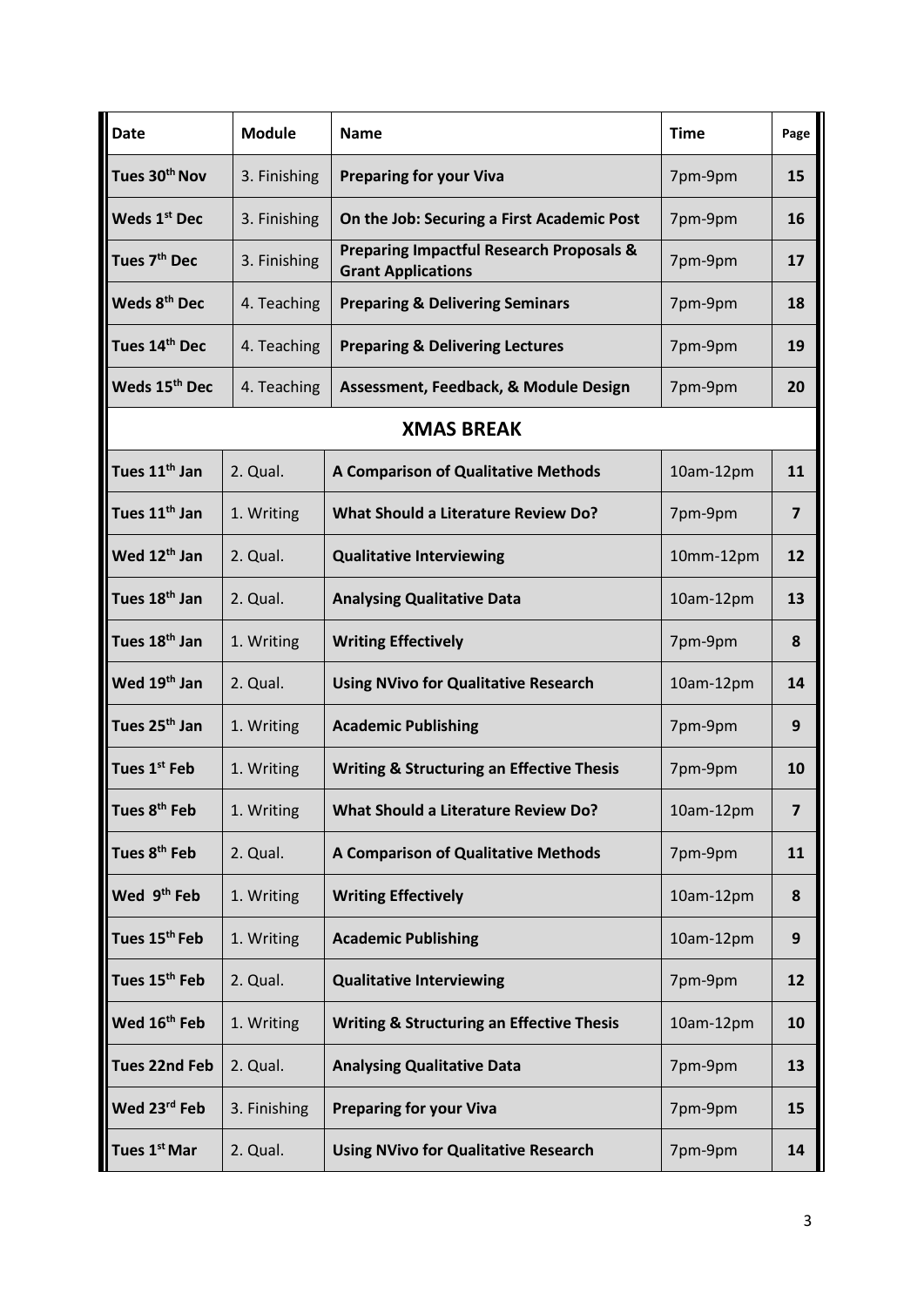| Weds 2 <sup>nd</sup> Mar  | 3. Finishing        | On the Job: Securing a First Academic Post                                       | 7pm-9pm   | 16             |  |
|---------------------------|---------------------|----------------------------------------------------------------------------------|-----------|----------------|--|
| Tues 8 <sup>th</sup> Mar  | 3. Finishing        | <b>Preparing Impactful Research Proposals &amp;</b><br><b>Grant Applications</b> | 7pm-9pm   | 17             |  |
| Tues 15 <sup>th</sup> Mar | 1. Writing          | <b>What Should a Literature Review Do?</b>                                       | 10am-12pm | $\overline{7}$ |  |
| Tues 15 <sup>th</sup> Mar | 4. Teaching         | <b>Preparing &amp; Delivering Seminars</b>                                       | 7pm-9pm   | 18             |  |
| Wed 16 <sup>th</sup> Mar  | 1. Writing          | <b>Writing Effectively</b>                                                       | 10am-12pm | 8              |  |
| Tues 22 <sup>nd</sup> Mar | 1. Writing          | <b>Academic Publishing</b>                                                       | 10am-12pm | 9              |  |
| Tues 22 <sup>nd</sup> Mar | 4. Teaching         | <b>Preparing &amp; Delivering Lectures</b>                                       | 7pm-9pm   | 19             |  |
| Wed 23rd Mar              | 1. Writing          | <b>Writing &amp; Structuring an Effective Thesis</b>                             | 10am-12pm | 10             |  |
| Tues 29 <sup>th</sup> Mar | 3. Finishing        | <b>Preparing for your Viva</b>                                                   | 10am-12pm | 15             |  |
| Tues 29 <sup>th</sup> Mar | 4. Teaching         | Assessment, Feedback, & Module Design                                            | 7pm-9pm   | 20             |  |
| Wed 30 <sup>th</sup> Mar  | 3. Finishing        | On the Job: Securing a First Academic Post                                       | 10am-12pm | 16             |  |
| Wed 30 <sup>th</sup> Mar  | 5. Quant            | <b>Quantitative Research: A Basic Guide</b>                                      | 7pm-9pm   | 21             |  |
| Tues 5 <sup>th</sup> Apr  | 3. Finishing        | <b>Preparing Impactful Research Proposals &amp;</b><br><b>Grant Applications</b> | 10am-12pm | 17             |  |
| Tues 5 <sup>th</sup> Apr  | 5. Quant            | <b>Introduction to Scale Development</b>                                         | 7pm-9pm   | 22             |  |
| Wed 6 <sup>th</sup> Apr   | 5. Quant            | <b>Intro. to Structural Equation Modelling</b>                                   | 7pm-9pm   | 23             |  |
|                           | <b>EASTER BREAK</b> |                                                                                  |           |                |  |
| Tues 26 <sup>th</sup> Apr | 2. Qual.            | <b>A Comparison of Qualitative Methods</b>                                       | 7pm-9pm   | 11             |  |
| Wed 27 <sup>th</sup> Apr  | 2. Qual.            | <b>Qualitative Interviewing</b>                                                  | 7pm-9pm   | 12             |  |
| Tues 3 <sup>rd</sup> May  | 2. Qual.            | <b>Analysing Qualitative Data</b>                                                | 7pm-9pm   | 13             |  |
| Weds 4 <sup>th</sup> May  | 2. Qual.            | <b>Using NVivo for Qualitative Research</b>                                      | 7pm-9pm   | 14             |  |
| Tues 10 <sup>th</sup> May | 3. Finishing        | <b>Preparing for your Viva</b>                                                   | 7pm-9pm   | 15             |  |
| Wed 11 <sup>th</sup> May  | 5. Quant            | <b>Quantitative Research: A Basic Guide</b>                                      | 10am-12pm | 21             |  |
| Wed 18 <sup>th</sup> May  | 5. Quant            | <b>Introduction to Scale Development</b>                                         | 10am-12pm | 22             |  |
| Wed 25 <sup>th</sup> May  | 5. Quant            | <b>Intro. to Structural Equation Modelling</b>                                   | 10am-12pm | 23             |  |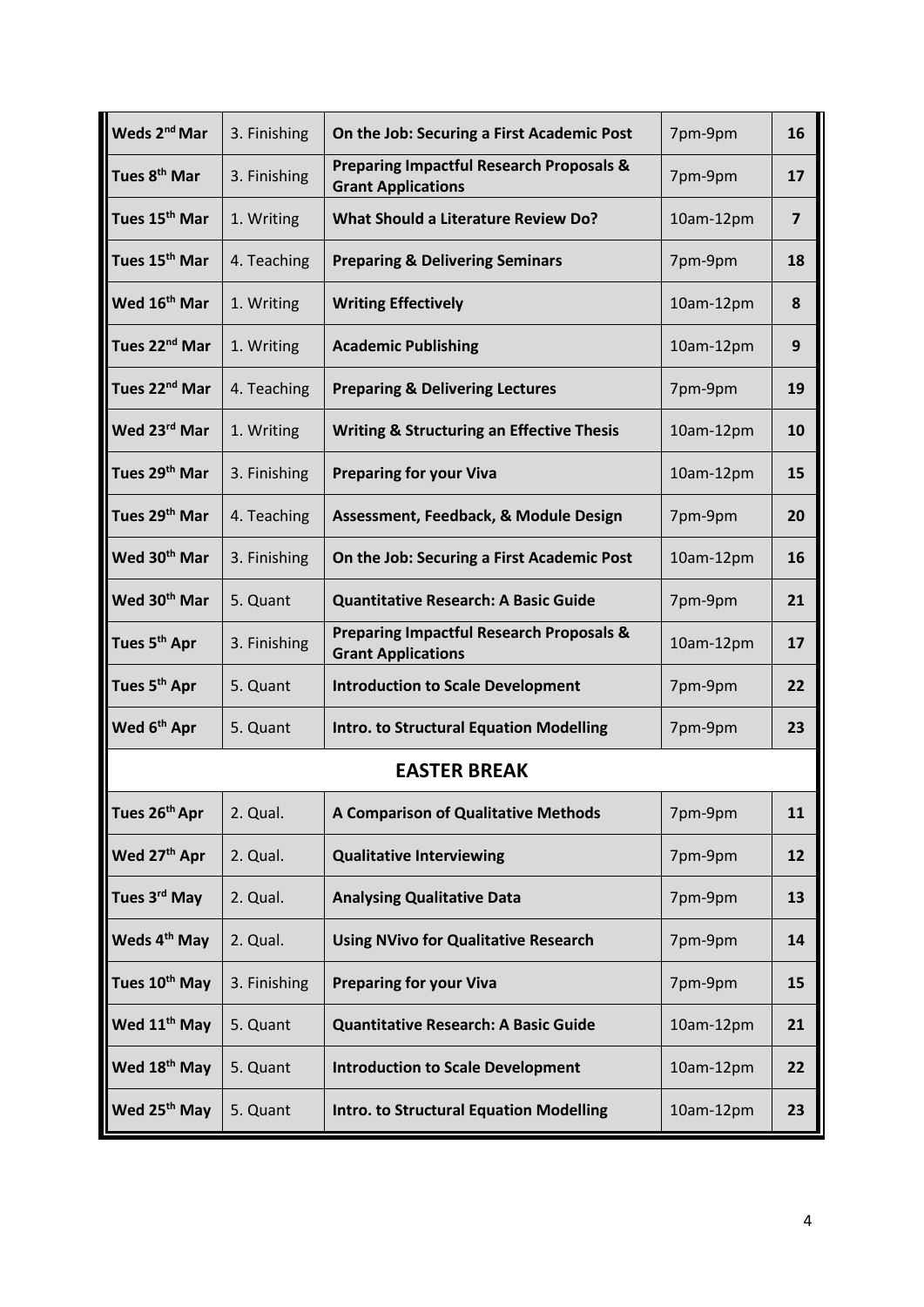# **Indicative Student Feedback for the**

## **Online Training Series 2020-21**

Once again, thanks for your excellent sessions. You're an excellent resource. You have opened my mind and offered me the latitude to see things from different perspectives. I'll always remain indebted to your expertise **(Westminster)**.

I really value your opinion highly. I have now attended a few of your sessions and I…always felt very supported with the structure, information and examples you provide. Suddenly very blurry topics, where I didn't even know where to start (e.g. literature review, writing)…became more clear and manageable for me. Thank you for that **(Portsmouth).**

I just wanted to…say thank you for your sessions that I have attended so far [which have] all…been brilliant and enlightening…As someone for whom this academic lark does not come naturally, it is so lovely to have someone present academic topics in a way that is not only accessible but with a good dose of humour as well. I have learned so much to date and am looking forward to attending more sessions **(Winchester)**.

This hasn't been the easiest year to start research…and, while mastering the demands of a PhD, I've had to juggle home schooling and running two businesses…But at the end of each two hour training session I've come away feeling…re-inspired by my own research and confident in my ability to get to grips with the mechanics of delivering this work in a professional and effective way, at a time when I'm not feeling confident about a lot else! There's plenty of crap, boring and demoralising online training around, I'm very grateful that yours bucks the trend **(Solent)**.

I have been attending your online sessions for a year now and I have learnt more from your webinars than…from [all] the [other] training…and the information I have received from my supervisors combined. When I attended the sessions last year I had this 'eureka' moment and things finally made sense…After the end of the sessions I have so much clarity about the PhD and motivation to just continue writing **(Royal Holloway)**.

These sessions are so useful! I'm only just starting out on my doctoral research project…and I am really glad that I'm attending your training sessions at this very early stage as they're helping me think more strategically and pragmatically about what's ahead, and making it more manageable and, hopefully, surmountable **(Cardiff)**.

I am…short of words to express my huge thanks for all the materials and recording links. You are…a great help to thousands of current and potential PGR students worldwide, supporting us to achieve our dreams, and on behalf of us all, thank you **(Greenwich)**.

I just wanted to…thank you for a series of such insightful sessions…After attending, I feel more confident about taking on aspects of research that were new and intimidating to me and which no one really takes the time to explain in the detail you have provided. It was invaluable to get everything threaded together in a series, rather than scrabbling to figure it out by popping in and out of different fragments of workshops. You…have generously shared some helpful resources…I'm glad I'll be able to refer to these…as I encounter different tasks over the next two years **(Queen's Belfast)**.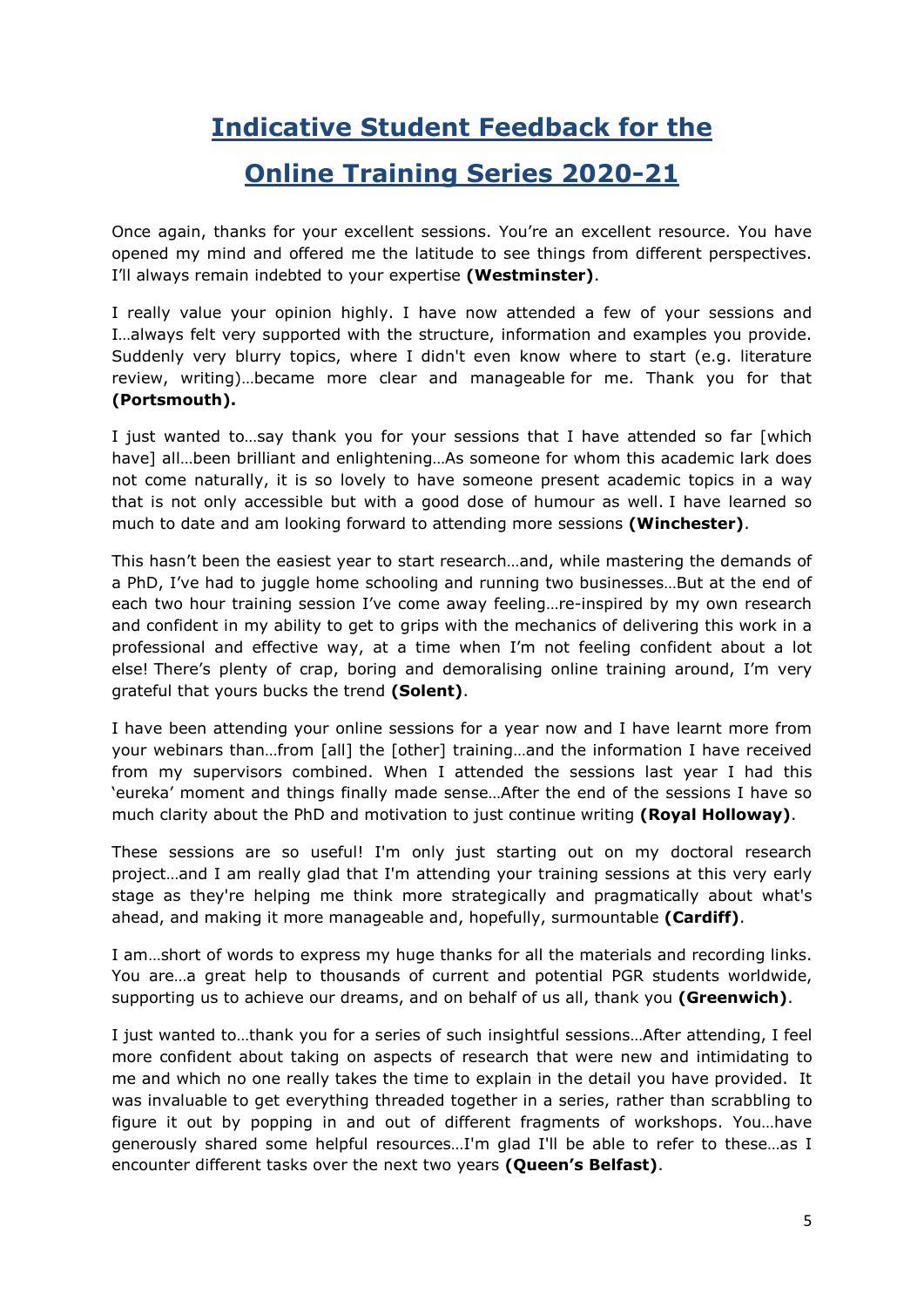Listening to your presentations has…added clarity as to what is expected from me to successfully conclude [my] PhD...It makes sense thanks to your brilliant explanations. Your presentations were truly inspiring…I think this is extraordinary work: highest quality content, very practical, delivered with a perfect pace…sometimes humorous and yet [you maintain a] rigorous, professional tone for 120 minutes. I also appreciated your humbleness…and your obvious desire to help others succeed…So, thanks for the lessons! It has changed my perception completely and I feel fully equipped to start my PhD **(Brunel)**.

I can't thank you enough for the sessions you deliver. I've recently started a PhD, after a number of years working outside of academia, and your sessions have enabled me to finally understand what is expected of me and why. I feel much happier and more confident in my abilities to deliver what is expected…Your sessions are lively and enjoyable, and delivered with humour and a great deal of honesty and kindness…The strategies and reassurance I've gained from your sessions are really going to enable me to enjoy my PhD so much more - thank you **(Cardiff)**.

I now find myself rebooting in middle age…in a different discipline and at a different university…The reason I give…this context…is that in all my time in academia, I can't readily think of another person…who has been so singularly helpful as a guide through the world of postgraduate research. All of the colleagues…I have worked closely with (friendly or otherwise) have tended to have a feint air of wanting to keep the secrets to themselves, whereas after just attending four of your training sessions, it's clear to see that you have a very different guiding philosophy **(Huddersfield)**.

I've completed several of your sessions now and have found them all immensely useful. When in difficulty, if I feel I'm hitting a brick wall, or even when I'm frustrated with my supervisor, I find myself referring to your lectures and asking myself 'what would Simon do?' It's cathartic and assists me most days to focus. You should do a 'wake up with Simon session' to get people geared up for the day **(Highlands & Islands)**.

In this last 24 hours, I have spent six hours…attending your seminars. All of them were amazing! They were very insightful, directive, and…emphatic…Many thanks for these very precious contributions to our PhD journey. Even though [each] seminar finished in two hours, I believe you will be walking with us throughout our PhD process **(Kent)**.

My feeling after your online training sessions is 'Eureka'! You are my online supervisor… I am not a native speaker of English, but I can understand and follow your lectures because you do not overload the slides with terminology. When you use the terms, you always explain and define them explicitly. You always carry your audience with you and never lose them. Your explanations are explicit, concise, precise, and logical. Your tone of voice…is…energetic and enthusiastic…Thank you very much indeed **(Goldsmiths)**.

I just thought I'd email while it's fresh in my mind: for me, your sessions are quite unlike anyone else's. I think this is because you don't talk down, or try to impress, or tick boxes - you have spent time thinking through what we need to know and then provide just that. It sounds like a simple thing, but in my experience it's quite rare…It's rare for someone as high calibre…to be focused on helping others, rather than forwarding your own career **(Sussex)**.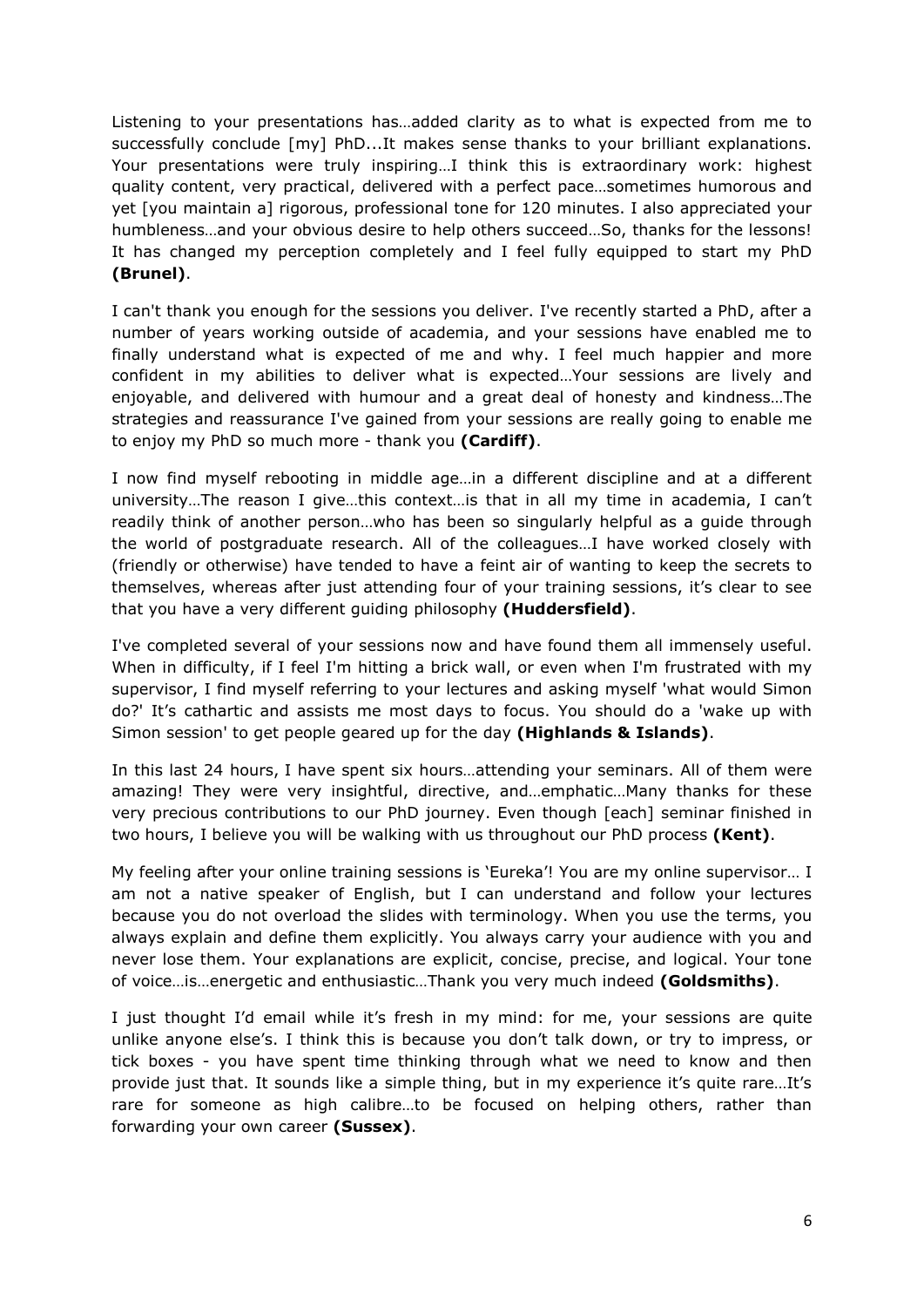# **Individual Session Summaries**

## **What Should a Literature Review Do?**

#### **(Academic Writing 1)**

**Tues 5th Oct; Weds 6th Oct; Thurs 7th Oct; Tues 16th Nov;** 

#### **Tues 11th Jan; Tues 8th Feb; & Tues 15th Mar**

#### **Session Summary:**

Every thesis must include a review of relevant literature. Indeed, conducting a literature review is often the first thing a PGR student is asked to do. This session discusses the purpose of this literature review and the importance of summarising, analysing and synthesising the arguments of others as a means of providing a context for your own research. It also considers some alternative models for writing and structuring a literature review chapter. Understanding your research 'field', and being able to guide your reader around it, are very important first steps on the road to doctoral success. This session is designed to facilitate that process.

#### **Indicative Student Feedback for this Session:**

You are going to get a bunch of emails today I reckon with the same sentiments, but I just wanted to let you know that this was a brilliant course and really informative. You made the literature review less intimidating and I'm using some of the mentioned techniques right now. Also, I think it's great you bring humour to what can be such a dry topic. It made it engaging, interesting and fun - didn't feel like two hours **(UEA)**.

Just finished listening to the…session…I love your humour which makes the sessions enjoyable. I loved the way you explained how the literature review is supposed to take your reader through the field…to the specific destination you have in mind, plus how you explained the critiquing process…I'm clear on what I have to do now **(Cardiff)**.

That was brilliant, thank you! The field analogy really helped me think about what themes to write about, in how much detail, and [to] think about the path to my study. Before you had finished tonight, I had signed up for your writing session…I only wish I had heard your presentation two years ago **(Southampton)**.

This session on the literature review was particularly helpful for me having never written one. It was full of tips for absolute beginners (like reading the literature reviews of others in my field straight away!). It was also very detailed about exactly what should be included in a literature review, how to plan, organise and structure it and, most importantly, 'why' all these elements should be done and 'why' they should be done in a certain manner - highly recommended **(Marjon)**.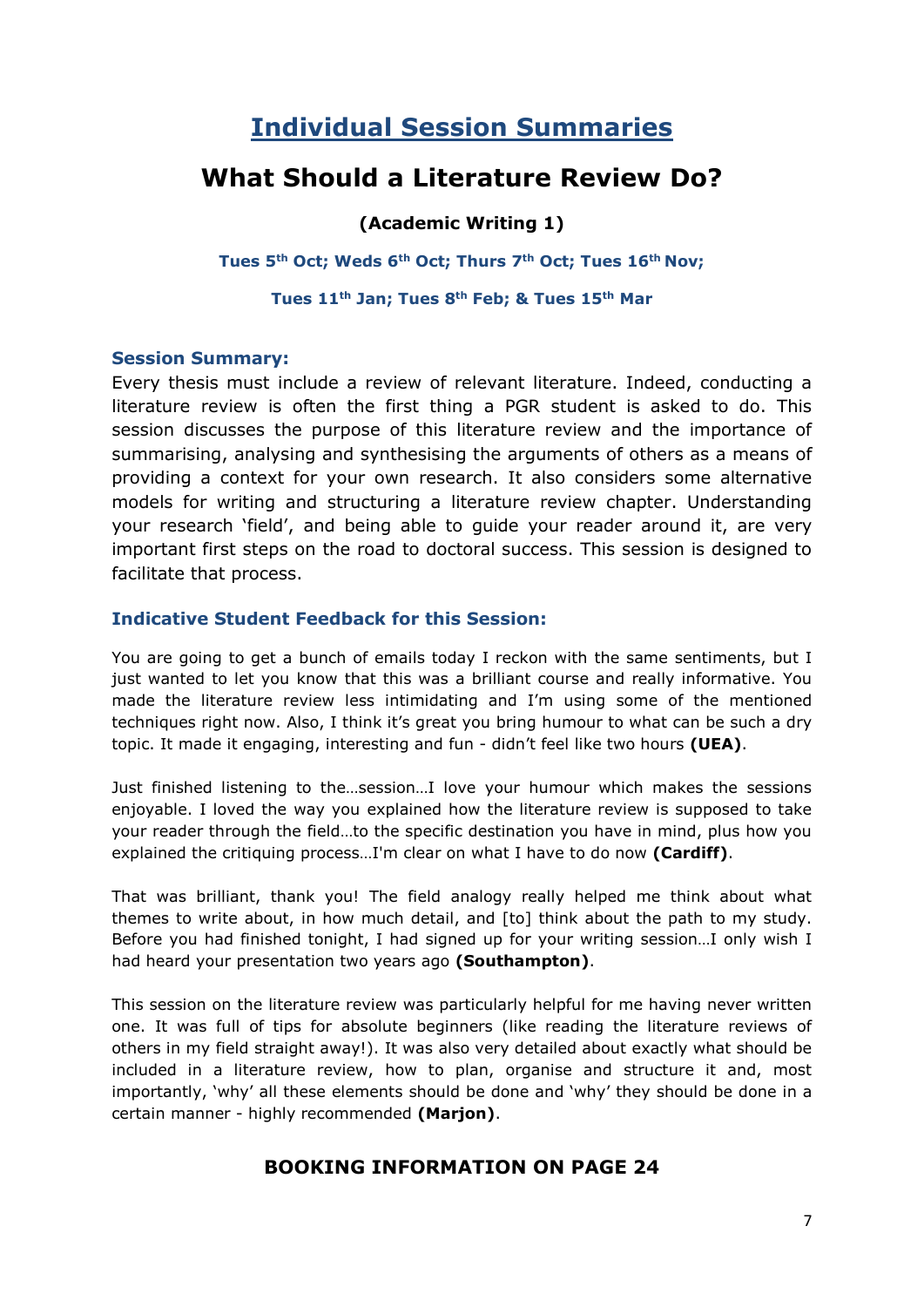# **Writing Effectively**

#### **(Academic Writing 2)**

#### **Tues 12th Oct; Weds 13th Oct; Thurs 14th Oct; Weds 17th Nov**

#### **Tues 18th Jan; Weds 9th Feb; & Weds 16th Mar**

#### **Session Summary:**

This session will consider the basic elements of effective academic writing and how they can be combined to ensure the best chance of success. Issues covered will include preparation (targeted literature reviewing, taking a 'position' as an author, and the creation of a preliminary draft), the task of writing (having clear aims, order and structure, signposting, and guiding the reader), writing style (the achievement of clarity and simplicity) and the need for a clear, logical and straightforward conclusion or 'take-home' message. Approaches to editing will also be considered. This session represents almost two decades of academic writing experience packed into two hours, so come along and take advantage!

#### **Indicative Student Feedback for this Session:**

This session was incredibly helpful - not only because you have a real knack of explaining things clearly and succinctly, but also because you're very good at signposting what's important and what's not. In a piece of work as long and unwieldy as a PhD that's invaluable: it takes very little to disappear down a rabbit-hole without realising that's what you've done, and I can see that I'll keep coming back to the materials from this module…to help…get myself back on the straight-and-narrow **(Huddersfield)**.

Since completing your lecture on writing effectively…I have found my flow of writing positively alarming (and deeply satisfying) with the page filling up at a fast rate of knots and making sense **(Highlands & Islands)**.

After having submitted my second 3000 words to my supervisor today I was so fed up of my own inefficiencies that I reached out to fellow PhD colleagues…and they suggested I listen to your lecture. And I have done so as a gift to myself this afternoon. Wow – thank you for demystifying the academic writing process - I [now] have a complete mind set shift and a handy structure and process to follow **(Suffolk)**.

I wanted to drop you a quick note to let you know how much I enjoyed your 'Writing Effectively' session last Thursday afternoon…My supervisor immediately remarked on the improvement in the standard of my writing after I attended **(Queen's Belfast)**.

Thanks for the session yesterday. I was struggling on Monday, Tuesday and Wednesday to write down a single word. Today, I was in the library for nearly seven hours and managed to write 4000 words **(Royal Holloway)**.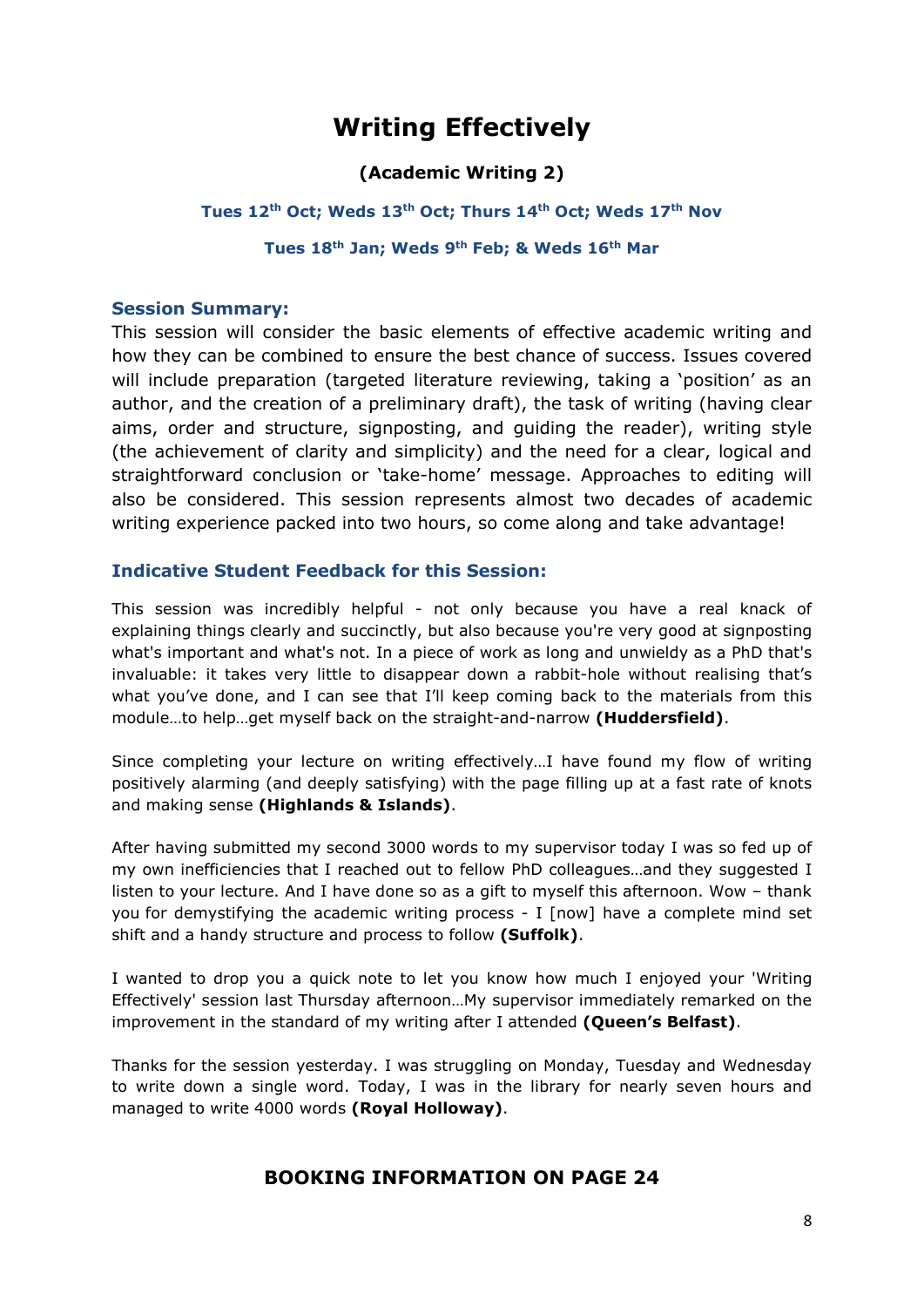## **Academic Publishing**

#### **(Academic Writing 3)**

#### **Tues 19th Oct; Weds 20th Oct; Thurs 18th Nov;**

#### **Tues 25th Jan; Tues 15th Feb; & Tues 22nd Mar**

#### **Session Summary:**

This session will introduce and discuss the practicalities of academic journal publishing. Various means for choosing a target journal will be considered, as will the mechanics of writing an effective paper (including a summary of the aims of each section of an academic report). Strategies for dealing with reviewer comments will also be considered at some length and opportunity will be provided to look at the response-to-reviewer letters of experienced academics. Time will also be made available for questions.

#### **Indicative Student Feedback for this Session:**

This session had a…clear and concise presentation which is really inspiring and confidence boosting. In a very…approachable manner you are communicating a positive and can-do approach to the PhD process. I hadn't expected to be able to do any academic publishing - as I only finished my undergraduate…last year. Your presentation clearly showed the steps…to take to start publishing successfully **(Goldsmiths)**.

Before attending, I knew next to nothing about this area. It was very helpful to see the…responses back to the reviewer comments…The fact you manage to cover all your slides, their content, and address the comments in the chat box is certainly an art! Your enthusiasm and subject knowledge which you share is very inspiring and…contributes to the way in which I approach my studies **(UEA)**.

I would just like to express my thanks for your 'Academic Publishing' module…Last month a journal asked me to 'revise and resubmit' with major revisions…I have to say, without your course, I would not have had a clue what to do with the long list of comments. The documents you provided were very helpful in that regard. I did what you said…addressed each point individually, and either revised everything as they recommended or explained clearly why I wasn't going to change the paper on certain points…Yesterday, the journal wrote back and said that the paper is now accepted for publication…A lot of the credit must go to your very helpful seminar, for giving me the tools and the confidence to embark on this revision, so thank you again **(Portsmouth)**.

The detail in regard to the journal citation reports was very helpful…the detail about how to write your paper was also really interesting. I hate writing, but I want to get things published and the detail you provided today has made it so easy and simple. It has made a messy and scary area so much clearer **(Staffordshire)**.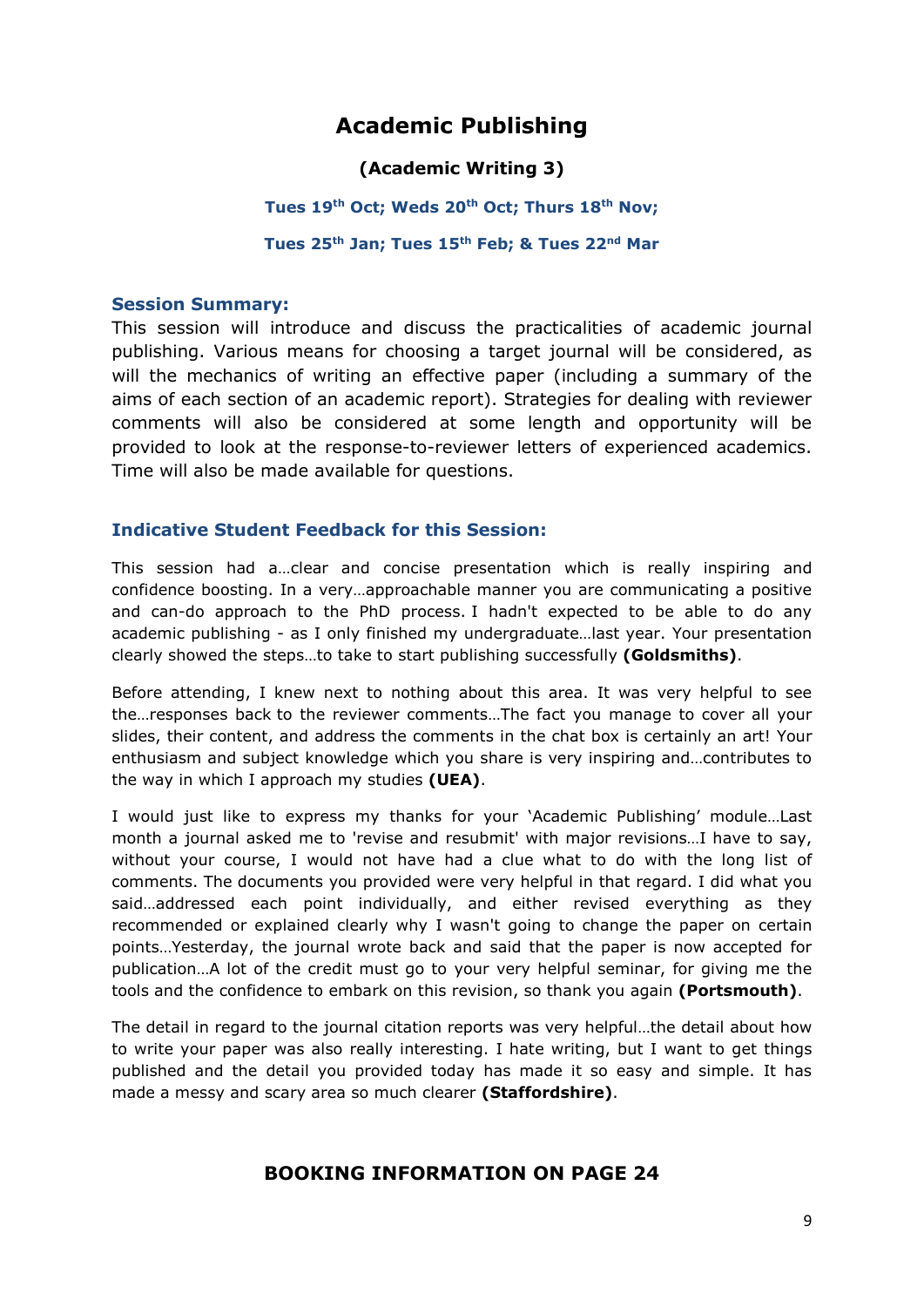## **Writing & Structuring an Effective Thesis**

#### **(Academic Writing 4)**

#### **Thurs 21st Oct; Tues 26th Oct; Thurs 28th Oct; Tues 23rd Nov;**

#### **Tues 1st Feb; Weds 16th Feb; & Weds 23rs March**

#### **Session Summary:**

This session, as the name suggests, will focus on the writing - style, structure and presentation - of an effective PhD thesis. Issues covered will include the overall chapter structure, the aims and presentation of specific chapters (including the introduction, literature review, theoretical/methodological chapters, study chapters, and general discussion), and the manner in which they should be combined to create an effective and impactful thesis. The need to create a single 'golden thread' or 'guiding narrative' for the thesis will also be emphasised. Writing an 80-100000 word document is very difficult indeed and this session is designed to help break the task into manageable chunks.

#### **Indicative Student Feedback for this Session:**

I am currently busy with data collection and analysis and, over the past few days, I was affected by writer's block. I did not know how to dovetail my findings with the other chapters of my thesis. Your presentation was a real eye-opener. It helped me to realise how I could align my research questions with my study chapters. Thanks for such an inspiring session **(Westminster)**.

I found your session very useful. It provided great context and a clear picture of what I am aiming for. I was unaware of the structure of a literature review, theoretical framework, and methodology and…was struggling to see how I could write this. The breakdown you have described has made this very clear…and I agree it works really well. I can…see how this will create a flow of information for the reader and would allow each section to be explored in more depth…I appreciate…your direction **(Cardiff)**.

In almost six years of PhD-ship (I'm part-time) that was the most useful training session I have ever attended, by a mile. I now…have a burning need to hear what you have to say on all the other topics you cover…I am impatient and want to know NOW what you have to say about such (suddenly) important issues as the literature review and writing effectively…Thank you SO much – honestly, life changing **(Sussex)**.

I really appreciated last night's session…my key learning [was], how to think methodically about structuring [the thesis], so it is a pleasure to read, how to weave method, research and literature through the whole piece. It [made me realise the thesis] isn't a monster – it…needs to be to the point, clear and make sense. I have already used it to start structuring my thinking and writing **(Canterbury Christchurch)**.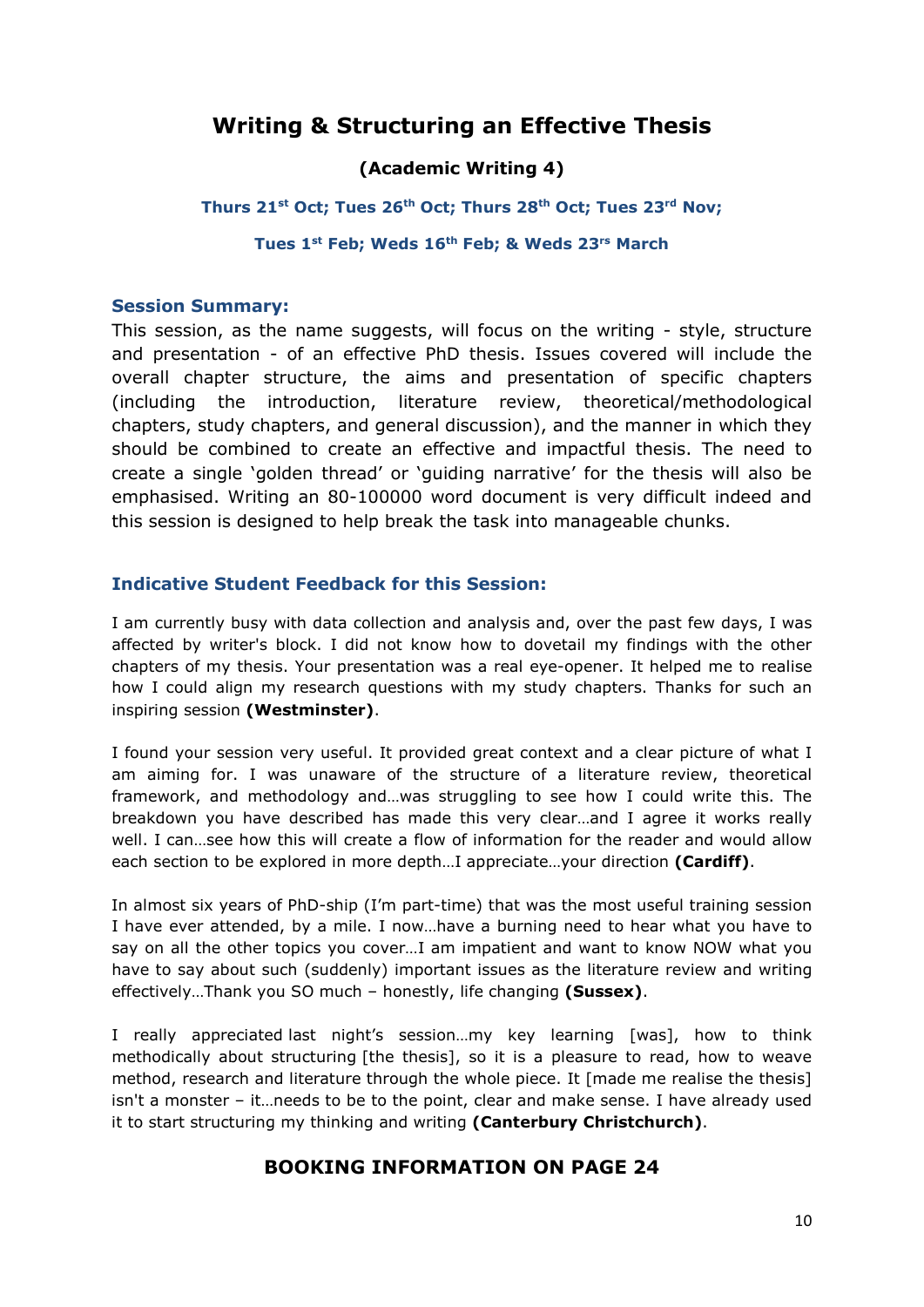## **A Comparison of Qualitative Methods**

#### **(Qualitative Research Skills 1)**

**Tues 2nd Nov; Tues 16th Nov; Tues 11th Jan; Tues 8th Feb; & Tues 26th Apr**

#### **Session Summary:**

This session will compare and contrast the aims, data collection preferences, analytic style, limitations and appropriate usage of four different qualitative methods - grounded theory, thematic analysis, interpretative phenomenological analysis and narrative analysis – in order to identify the types of research questions to which each method is best suited. The possibility of conducting byperson or case analyses using qualitative data will also be considered.

#### **Indicative Student Feedback for this Session:**

I want to say a quick thank you for the session last week. The information was so useful in clarifying the different methods and having the recording and support materials make it even better. The level of information, and your delivery, made it easy to follow and understand. Although I have some knowledge, it is limited, and this really helped my understanding and will give me greater information when having discussions with my supervisors…The online accessibility make this type of session so much easier. [I've] booked for a few more of your sessions – looking forward to more clarity **(Southampton)**.

Once again you have nailed it for me. Your pedagogical methods and approach enabled easy learning and allowed me to understand and take on new concepts without my brain frying! Often times, during my practice, I will be wondering if or how I am approaching a particular method correctly - having it explained in comparison to other methods really helped **(Staffordshire)**.

I just completed my notes on your…introduction to qualitative research methods. I understood more from your two-hour lecture than I have done…in six months of reading one book after another on the subject, and not understanding a damn thing! Your lecture was great and to the point **(Sussex)**.

I'm not a gambling man, but if I was in Vegas and you were a 'one armed bandit', I would have 100% confidence that every pull of the lever would pay out…This session has helped me to rethink my approach. I will re-evaluate whether to move from grounded theory to thematic analysis as the most relevant approach for my study **(Brunel)**.

A good, insightful start for beginners in qualitative research design - learning the differences between qualitative methods has allowed me to rethink the design of my research and makes sense of which methodology…has more significance for my research questions **(Brighton)**.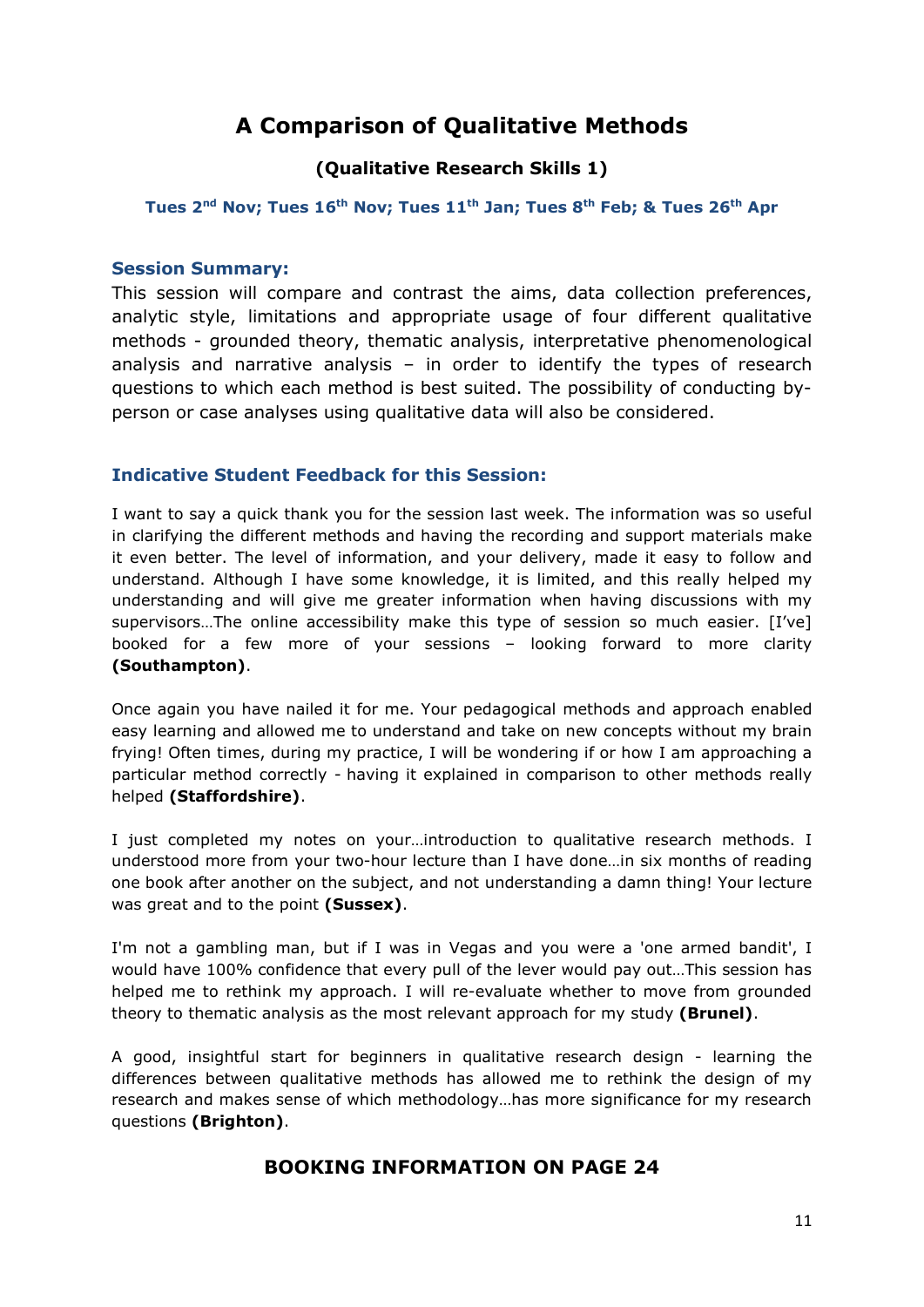## **Qualitative Interviewing**

#### **(Qualitative Research Skills 2)**

#### **Thurs 4th Nov; Thurs 18th Nov; Weds 12th Jan; Tues 15th Feb; & Weds 27th Apr**

#### **Session Summary:**

This session will consider three different types of interviewing (structured, semistructured and unstructured), but with a particular focus on semi-structured or 'qualitative' interviewing. Other issues covered will include the nature of interview questions, the design and structure of an effective interview schedule and the mechanics of conducting a successful interview (with different people and to deliver on our research aims). The idea is to share experiences, knowledge and potential 'tricks-of-the-trade'. Time will be allowed for raising questions and/or issues pertinent to your own PhD studies.

#### **Indicative Student Feedback for this Session:**

I found the session really helpful as it answered questions I had about qualitative interviewing. It was really helpful to see the differences between structured, unstructured and semi-structured interviews. Having the opportunity to raise queries and questions throughout is incredibly useful. I sincerely appreciate your approach, guidance and knowledge on such an important aspect of carrying out research. Thank you very much for another thorough and practical session **(Greenwich)**.

My husband and I came to your 'Qualitative Interviewing' session last night, which was incredibly helpful for both of us as ECRs **(York St John)**.

This has been great, thanks so much. It is really useful to start thinking about methods, and more so refine my own ideas and reconsider initial ideas more clearly. I find these sessions very informative and helpful **(UCLAN)**.

I…found the last session on qualitative interviewing helpful, especially the section on the different types of questions, to go beyond just describing a topic. The examples you provided, with suggestions of how to order questions, and the types of questions to ask, were helpful in illustrating how to do this in practice. I wish I'd done this training before doing previous interviews! I also found it really useful to think about how the different types of questions fit with different theoretical approaches, which is something I hadn't considered before. Following the training, I've gone away and changed my topic guide so that it now goes beyond…description (thankfully, just…before I submit to ethics!), so thank you **(Staffordshire)**.

Another fabulous session, thank you so much - as always I start with little knowledge and leave with a thousand and one questions/thoughts buzzing around my head, all of which are helping me form the approach I will take. Thank you **(Cardiff)**.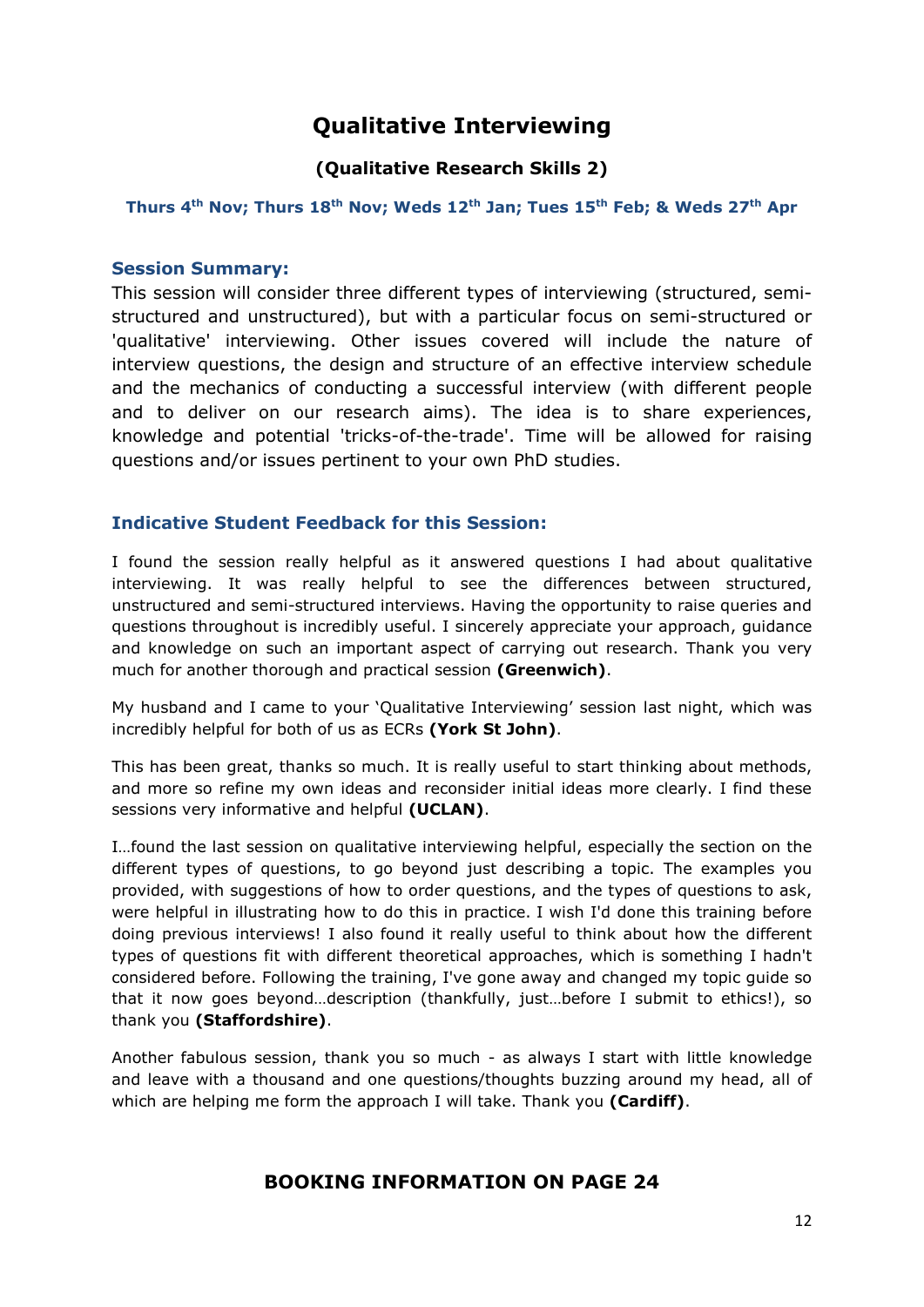## **Analyzing Qualitative Data**

#### **(Qualitative Research Skills 3)**

#### **Tues 9th Nov; Tues 23rd Nov; Tues 18th Jan; Tues 22nd Feb; & Tues 2nd May**

#### **Session Summary:**

This session will consider and discuss a range of issues relative to the microanalysis of qualitative data. Using example data throughout, issues covered will include the analyst's perspective (the aims and nature of their engagement with the data), coding systems, how to choose extracts for analysis in a systematic fashion, the meaning and importance of interpretation, generalizing from qualitative findings and various write-up issues, including the relationship between the analysis and discussion sections of a qualitative report and the creation of impact.

#### **Indicative Student Feedback for this Session:**

Thank you so much. I have learnt so much from this and feel a lot more confident going into my data collection and having a really good example of how to actually do the process of analysis **(Sussex)**.

This session has been really useful as to how to look at the data and interpret it, rather than being overwhelmed or frightened by it. It has been extremely useful for me to be able to now (re)start my coding and analysis with a clearer and more precise method thank you Simon **(Essex)**.

The emphasis on a systematic approach is really, really valuable. I know there is significance in my data, and I now feel that by following the principles set out here I can present my data in a way which not only draws out the most significant points, but which also allows my analysis to hold up under scrutiny and gives me the confidence to defend my approach in a viva **(Suffolk)**.

Thank you so much Simon - a great workshop which helped clarify how to analyse qualitative data effectively, avoiding classic pitfalls. I feel much clearer in how to interpret and express my data now, thank you so much **(Kent)**.

Thank you so much for the session Simon. You do a great job of breaking down complex and ambiguous concepts and explaining them in a straight forward way. I really appreciated the levels of coding discussion **(Lincoln)**.

Can I move into your brain please? [All] broken down in an interesting, manageable way - thank you **(UCLAN)**.

I liked the emphasis on quality, quality, quality, not quantity, and [that] the participant's meaning is all important **(Bath Spa)**.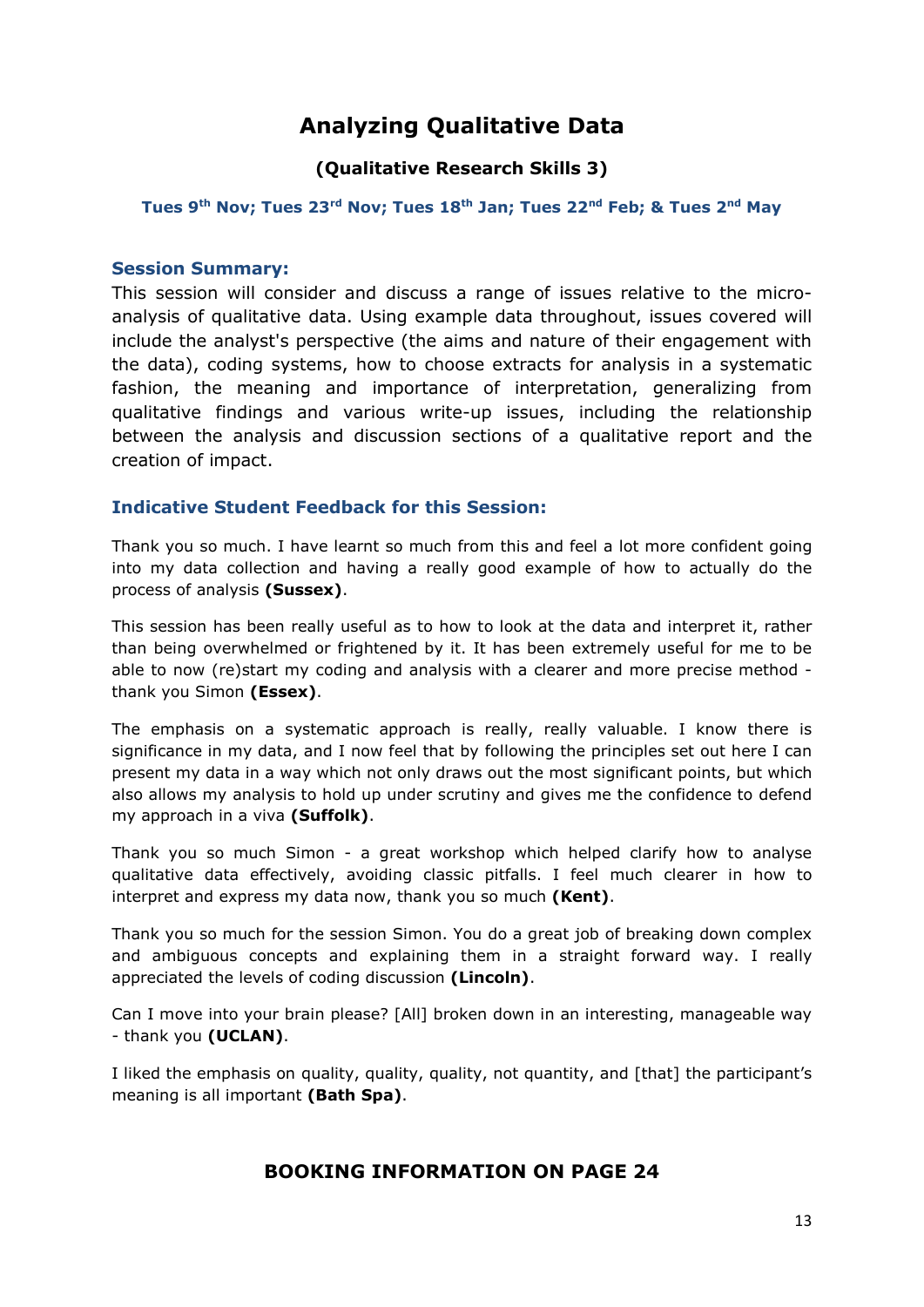## **Using NVivo for Qualitative Research**

#### **(Qualitative Research Skills 4)**

#### **Thurs 11th Nov; Thurs 25h Nov; Weds 19th Jan; Tues 1st Mar; & Weds 4th May**

#### **Session Summary:**

This session will introduce students to the NVivo software package, which is designed to help in the organisation, management and analysis of qualitative data. All the basic functions of NVivo will be covered, including the importation, storage, and organisation of various data sources, the potential for transcription, the creation of cases and nodes, classifications and attributes, and the meanings of these terms will be explained. The process of coding and data analysis will be demonstrated and the use of 'queries' explored as a 'top down' means of data access. The pros and cons of using software to conduct qualitative research will also be considered.

#### **Indicative Student Feedback for this Session:**

It's useful to round off the qualitative research module with a look at NVivo. I found the emphasis on understanding qualitative research first led to a more intuitive way of thinking about using the software. Certainly, [the session was] much less intimidating than the online tutorials focusing on the technical bells and whistles. Now I see the advantages for organising my research, I'm looking forward to trying it out **(Queen's Belfast)**.

I learnt more in this two hour session than I did after attending two full-day training sessions on NVivo last year, so thank you for that. I'm still undecided as to whether I will use it, but the organisational functions and abilities are appealing **(UCLAN)**.

A really useful session to open the doors into the use of NVivo and how it can be used as a tool for data analysis - I understand this so much better now **(Sussex)**.

Thanks again for another constructive and very informative session. I've never used NVivo before and wouldn't have known where to start or its potential until today **(UEA)**.

It was very useful and a practical introduction. I did some training before on this, but this was much more in-depth and useful for me. And it taught me that you can change your coding frame once set up and that NVivo gives you the flexibility to do that. I had been told previously that this was difficult to do in NVivo **(Cardiff)**.

I was unfamiliar with NVivo before this session, and it really helped to clarify how good qualitative researcher skills can be supported by a program like this. I really appreciated how both the earlier qualitative analysis session and this session linked up together. Thank you again…for your work **(Huddersfield)**.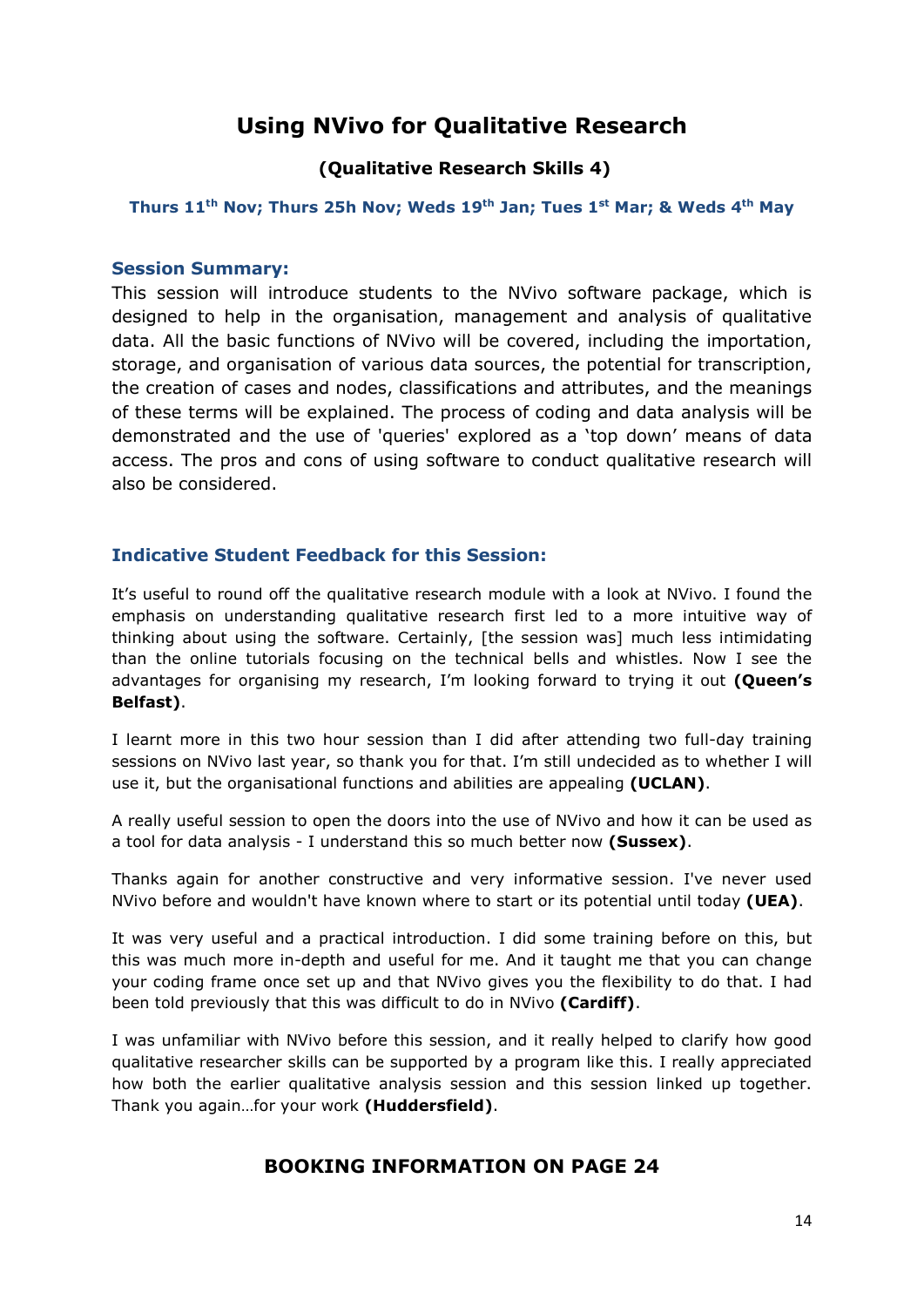## **Preparing for your Viva**

#### **(Finishing Up 1)**

#### **Tues 30th Nov; Weds 23rd Feb; Tues 29th Mar; & Tues 10th May**

#### **Session Summary:**

The session aims to increase PGR students' understanding of the oral examination process, to understand how an examiner will assess their thesis, to provide practical advice on how to prepare effectively and to build confidence in the student's ability to perform well at the viva. The session may be of most benefit to students who are within a few months of being examined, but it can also help to increase the knowledge and confidence of students at earlier stages of their PhD journey.

#### **Indicative Student Feedback for this Session:**

Thanks once again for delivering an excellent session. I really feel better equipped for preparing for my viva. As I am writing my full first draft…I am reflecting on the information you have shared when reviewing each chapter, ensuring that I address any questions the examiners would ask **(Royal Holloway)**.

Just want to share this good news with you that I had my viva yesterday and I passed with a minor change! Your training helped me to get myself prepared. I also felt more confident after taking the session. I will definitely recommend my PhD colleagues to take the session in the future - thank you so much for the wonderful training **(Greenwich)**.

I finally passed my viva and want to thank you so very much for the part you played with your really excellent training. You made a crucial difference at a time when I didn't know what I didn't know…My research has turned into an important life project…Now this part is nicely completed, thanks…to you **(Kent)**.

I am still in my first year, but this session gave me lot of confidence in how to face all my future meetings including panel meetings and review meetings. This was amazing, thanks heaps **(Southampton)**.

It is reassuring to know that other PhD researchers feel the same uncertainties about the viva and you have definitely put me at ease with your useful advice and real life examples! Looking forward to practicing for my viva…with the top 40 questions you provided **(Ulster)**.

I feel calmer and more prepared than I was at the start of the session. It is very positive to think that the viva is an opportunity to improve rather than a chance to fail **(UCLAN)**.

So helpful Simon, thank you  $-$  I'm feeling a lot more informed about the viva process and types of common questions to help prepare for the viva and to think of it as an enjoyable opportunity – a brilliant session **(Glasgow Caledonian)**.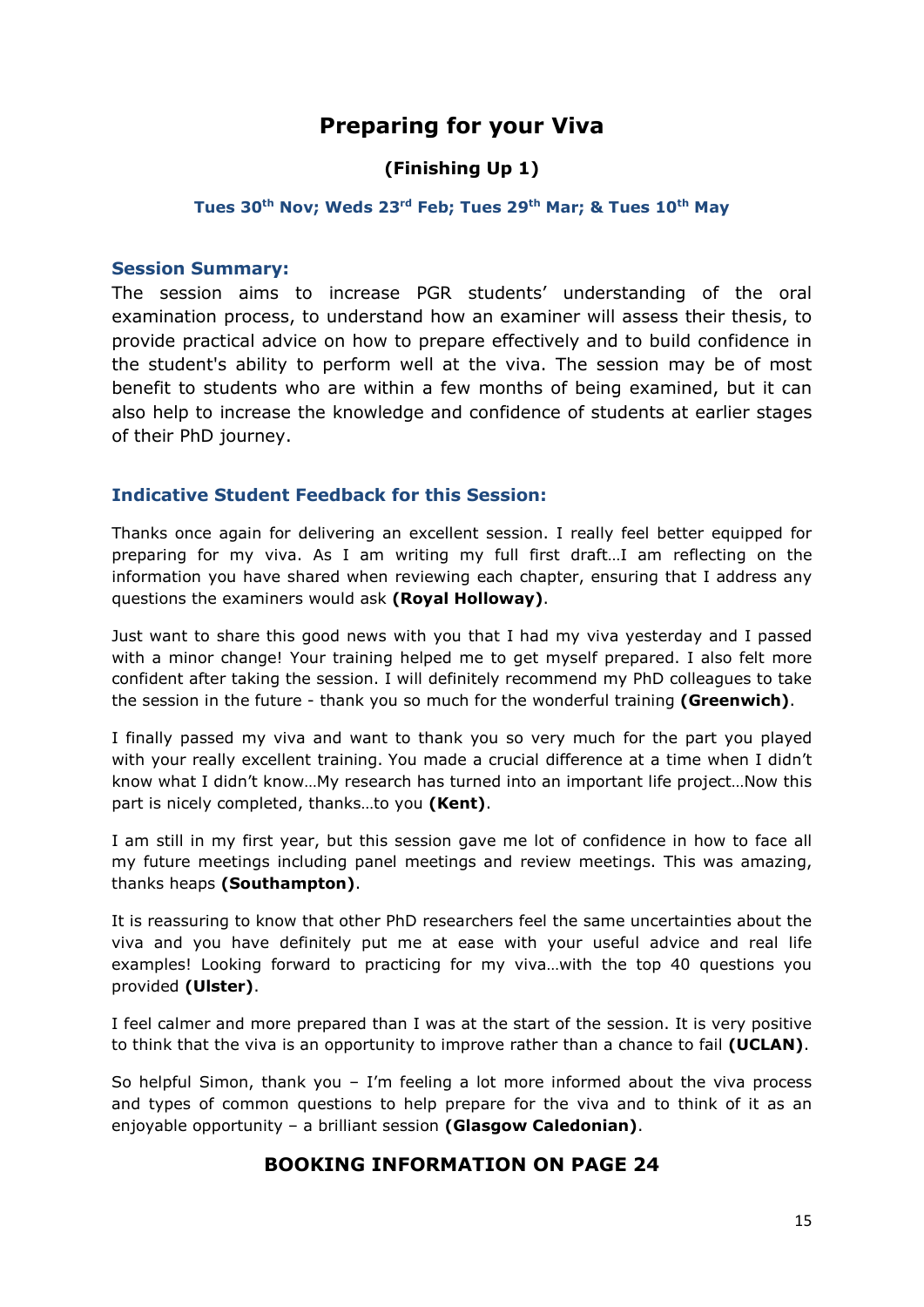## **On the Job: Securing a First Academic Post**

#### **(Finishing Up 2)**

#### **Weds 1st Dec; Weds 2nd Mar; & Weds 30th Mar**

#### **Session Summary:**

In a highly competitive world, securing any academic post is difficult. Getting a foot on the ladder in this context can seem especially daunting. Excellent subject knowledge, research and teaching skills are a good place to start, but a lack of know-how and experience in the application process often leads to 'all being lost' in the paperwork. Followed carefully, the advice given in this session will stop that happening. Delivered by an academic of 20 years standing - eight of which were spent (very successfully) advising PGT/R relative to academic job applications - the session will focus on a number of relevant issues, including the need to establish an academic identity, how to recognise a 'gettable' post, and particularly the generation of effective and job-tailored application paperwork (including CV's, personal statements, and covering letters). The structure and nature of academic interviews will also be discussed. Will attending this session secure you a first academic post? No. But it should improve your chances of being interviewed, and that's a very big step in the right direction.

#### **Indicative Student Feedback for this Session:**

I feel this session covered every aspect I will need to know when applying for a job and attending interviews. In particular, it was good to think about looking at things systematically and follow each criterion, as it's easy to get lost. I also found the real world examples and experienced shared hugely helpful **(Queen's Belfast)**.

Thank you. It's especially useful hearing about specific experience you've had as no one really talks about that or shares their application paperwork - much appreciated **(Nottingham Trent)**.

Thanks Simon. This has been very useful - very inspiring as well – quite an achievement with the current job market **(Sussex)**.

Thanks a lot for this session - it's been very helpful going through all the CV section individually and getting an idea of how to write the personal profile and statement. The examples definitely helped a lot **(Lincoln)**.

Super helpful session as usual Simon, thanks. I'm about to apply for a couple of nonacademic jobs, both working with research/statistics, so this has been such a helpful session. Thank you SO much **(Portsmouth)**.

I literally had no idea how to approach job hunting in academic field before your session, you really made things clearer and now I am more aware of what I need to do. Really gave me a good starting point plus lots of useful advice **(Cardiff)**.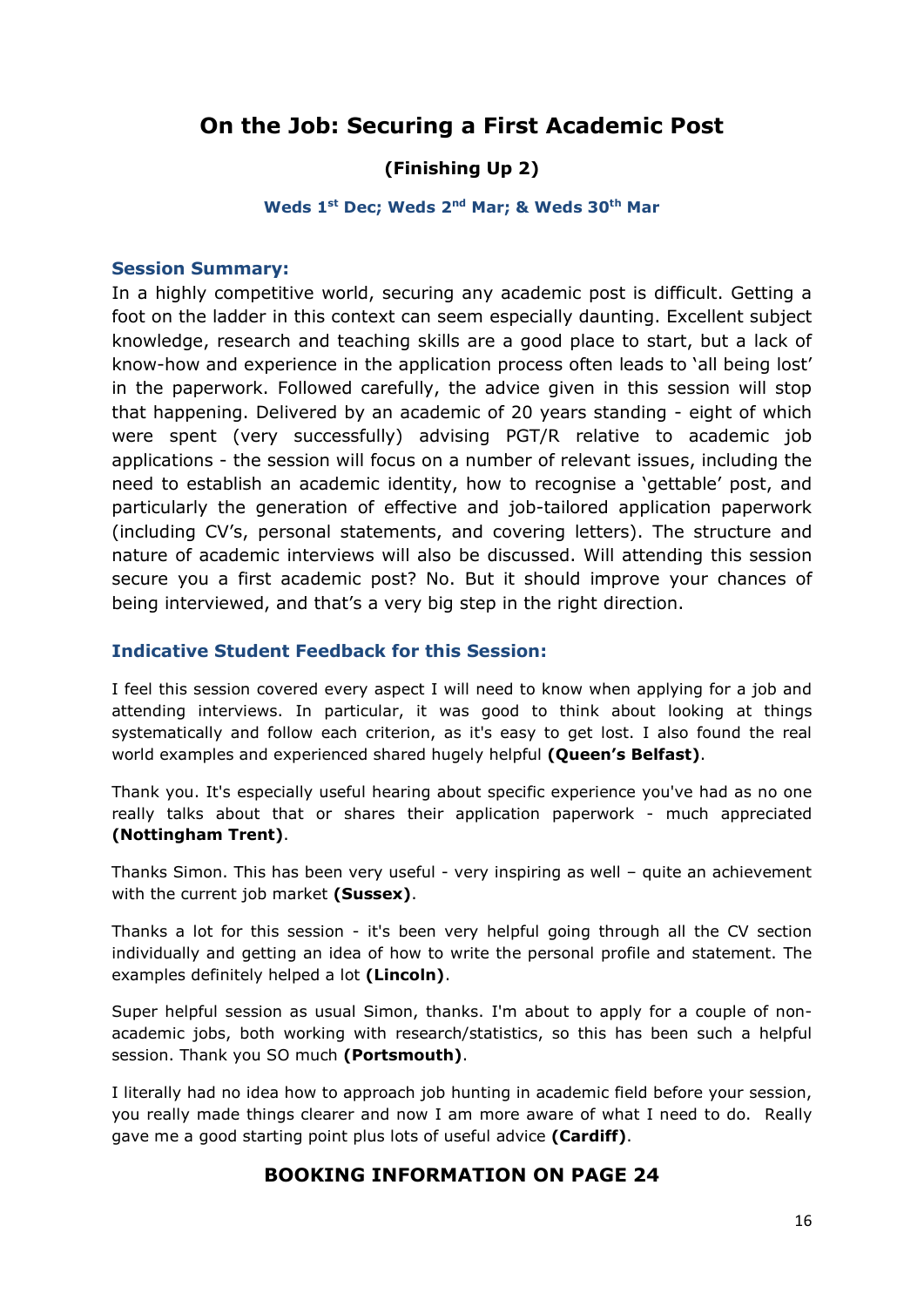## **Preparing Impactful**

### **Research Proposals & Grant Applications**

#### **(Finishing Up 3)**

#### **Tues 7th Dec; Tues 8th March; & Tues 5th Apr**

#### **Session Summary:**

This session will consider the writing of effective research proposals and the best ways to create a compelling 'case for support'. Coverage will include the generation of a clear rationale, the statement of a defined and delimited set of research aims and questions, the proposal of a study (or series of studies) - as well as appropriate methods and analyses - that will clearly deliver on the stated research aims. Emphasis will be placed throughout on the overriding importance of articulating a relevant and impactful list of outcomes and contributions for the proposed research. The relationship of the basic research proposal or case for support with other sections/elements of a grant application, of the type usually demanded by major funders, will also be considered.

#### **Indicative Student Feedback for this Session:**

Thank you so much, Simon. This has been one of the best workshops I attended since I started the PhD. Well structured, clear and straightforward – so much useful information **(Sussex)**.

This was so useful - I now have a clear step by step guide on how to approach a grant application and getting to submission with a plan that's sound, and hopefully successful **(Bath Spa)**.

It was useful to get an insight into the current funding landscape and how it's been evolving. You've helped demystify the process and have provided a clear systematic…guide to help with this process in the future. I also liked the points on how to make impact while making the application. It will give me the confidence to try **(Queen's Belfast)**.

It was so helpful going through all the important criteria…talking about all the different sections. It's good to be aware that explaining HOW to achieve the outcomes is just as important as WHAT the outcomes are. Thank you, that was great **(Lincoln)**.

Thank you, I've found other advice I've been given about this tends to be quite general and broad, which makes it confusing to know which areas should be prioritised, and where to begin with an application. This training has helped me to understand which areas are important to focus on, and which order they should be focused on **(UEA)**.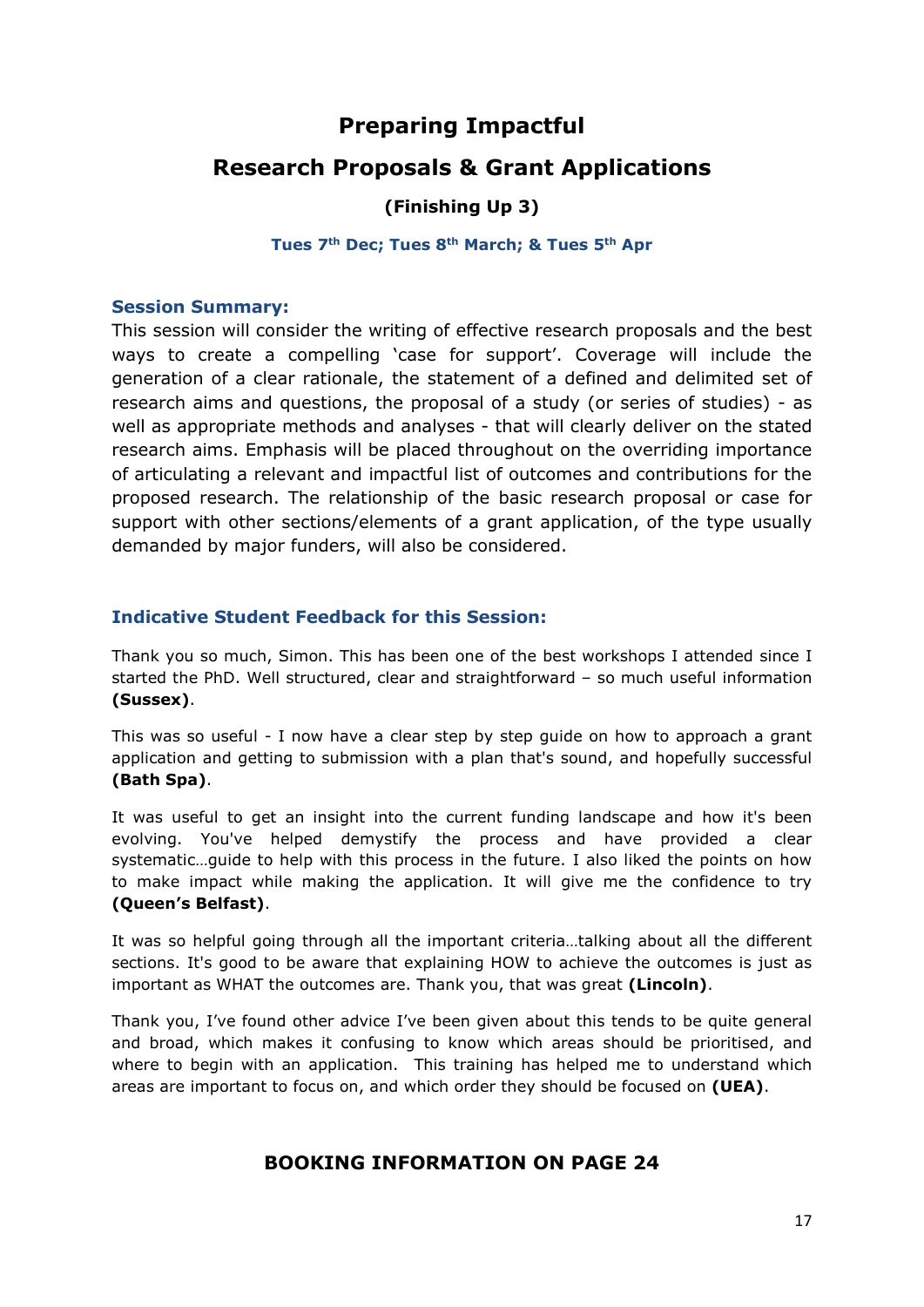## **Preparing & Delivering Seminars**

#### **(Teaching 1)**

#### **Weds 8th Dec & Tues 15th Mar**

#### **Session Summary:**

Seminars are often the first thing a PGR student is asked to teach, yet they are not the 'easy teaching' that many in higher education seem to want them to be. This session will respond by providing coverage relative to both the preparation and delivery of excellent seminars. This will include the importance of being better prepared and more knowledgeable than the students (whatever the topic), laying out the ground rules for interaction, stressing the importance of engagement and discussion, appreciating the intellectual, social, and affective needs of the students, rendering the discussion concrete, and strategies for integrating student responses. Some generic example exercises/activities for use in seminars will also be provided and discussed. Teaching seminars is difficult and this session is designed to help!

#### **Indicative Student Feedback for this Session:**

Now I'm really looking forward to meeting my students. That was two decades worth of insight in two hours. Thank you very much **(Greenwich)**.

I [have always] found teaching very intimidating, but the strategies you laid out for designing a discussion, inspiring critical thinking, and making interactions between and with students…has really helped me feel more confident **(Queen's Belfast)**.

I really enjoyed the session - it was so engaging it was like we were in the same room! I found it really helpful in thinking about how I might support the delivery of a series of seminars ahead of my first experience of postgraduate teaching, especially the context regarding the student perspective…expectations about rights and responsibilities and your tips for when 'dominant' and 'reticent' students are part of a group **(Sussex)**.

This training would have been helpful…when I started as a seminar leader…I asked for training at this stage and was advised, 'don't worry about it, your personality is enough'. I disagree. This training would have helped me…raise my confidence and [to] understand what was expected of me **(UEA)**.

I have had other training which…focused more on the practical aspects of 'what to do' in a seminar, but was quite prescriptive… [Your] approach started from the realities of where students are at and worked towards…actual strategies…Your session doesn't necessarily answer the 'how', but I now feel in a good place to…do that thinking for my own groups…Basically, [this has] left me feeling excited about teaching again **(Southampton).**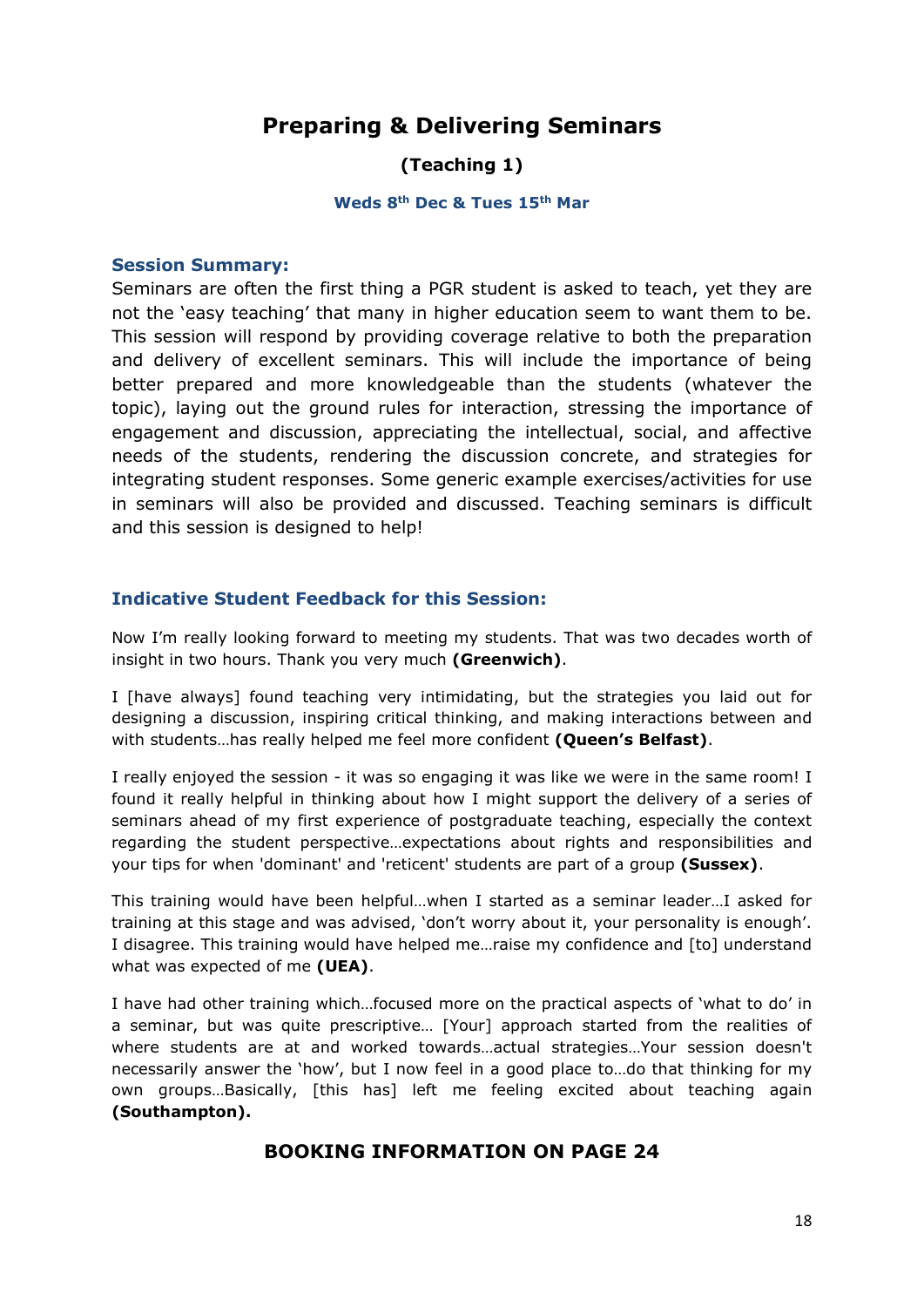## **Preparing & Delivering Lectures**

#### **(Teaching 2)**

#### **Weds 14th Dec & Tues 22nd Mar**

#### **Session Summary:**

It has become commonplace for the lecture to be derided as an outmoded and inefficient vehicle for teaching/delivering information. More often than not, however, it is the lecturer, rather than the lecture, that is the cause of the problem. Lectures require careful preparation and a premium is placed on effective and dynamic delivery. This session will consider the main functions of a lecture and what makes a lecture excellent, before providing a step-by-step guide to preparation and delivery, including slide preparation and style, the commentary style and its relationship to the slides, and preparing the lecture theatre to maximise your impact.

#### **Indicative Student Feedback for this Session:**

Thank you, Simon - really useful and insightful. I'm happy [that] I can 'see myself' in various positive points you raised about lectures. I take with me incredible tips and suggestions to continue building on my lecturing experience **(Bath Spa)**.

The lecture on 'designing and delivering lectures' has been incredibly helpful to me. I have been a lecturer for the past five years, with no training or guidance at all. I have had to teach myself all the required skills, through observation, trial and error…Your lecture taught me that I was on the right track in my evolving teaching practice but, more importantly, it taught me 'why' I was on track. That was incredibly valuable to me. Thank you **(Goldsmiths)**.

Stimulating content in a well-structured session with [a] clear narrative - thanks a million Simon, always a pleasure to be at these sessions **(Queen's Belfast)**.

Thank you - appreciate you sharing the tricks and techniques that you have learnt over the years to give us all a head start in our careers - some great practical tips that I can see myself implementing **(Southampton)**.

Lots of helpful tips - I especially liked the information on how to prepare lectures when the topic/subject matter is new…Fab ideas that I probably would not have thought of **(Marjon)**.

Super session - thank you very much - great pace and very practical advice on how to develop and deliver lectures. This is something I have always felt nervous about and I feel I have some tools to take with me **(Ulster).**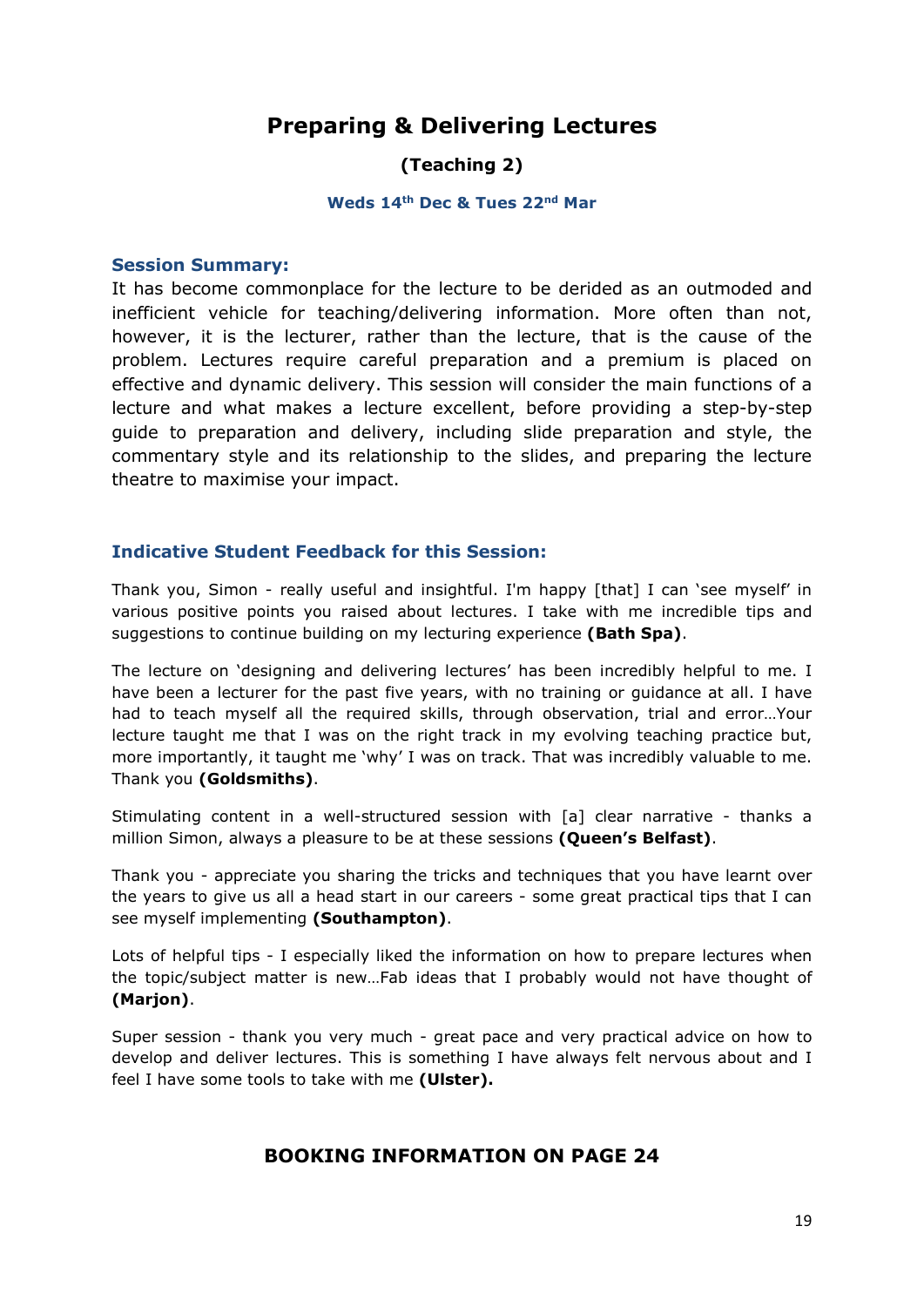## **Assessment, Feedback, & Module Design**

#### **(Teaching 3)**

#### **Weds 15th Dec & Tues 29th Mar**

#### **Session Summary:**

Typically, when a PGR student takes on the role of 'teacher', they are also asked to assess, mark, and provide feedback to students, often with comparatively little guidance or preparation. This session is designed to provide that guidance. It will first consider the act of marking and the writing and delivery of feedback, along with consideration of how best to discuss and justify comments made and marks awarded. It will then move on to the more advanced issue of setting assessments – the different types and what each can/might achieve – before concluding with a discussion of the basics of module design, how to go about it, and what is generally required to design a strong module that is both interesting and intellectually challenging for the students.

#### **Indicative Student Feedback for this Session:**

This module really enhances the sessions on seminars and lectures. What was worrying me about assessment and feedback was how I would do it effectively, but I now realise I need to look at it from the perspective of how to contribute to the quality of the student's learning and plan from there. So many great points to help with creating a good learning process, providing feedback effectively and in an enhancing manner, as well as how to look at design and consider outcomes. Thanks Simon **(Queen's Belfast)**.

Thank you! Your teaching sessions have been incredibly valuable and have certainly improved the quality of my teaching **(Staffordshire)**.

Thank you for a great session. This has given me a lot of ideas for starting out in teaching and also reassurance that the teaching I have done so far has been going in the right direction **(Glyndwr)**.

Thanks so much Simon. I have marking coming in on Friday for the first time, so this was beautifully timed **(Brighton)**.

Thanks so much, this has been great - a really good foundation to prepare for first teaching (Highlands & Islands).

Many thanks for the session Simon. The session has been insightful and informative. Thanks for the enlightenment **(Winchester)**.

Thank you Simon - this session has been really helpful and I am now actually looking forward to doing my first set of marking in January **(Huddersfield)**.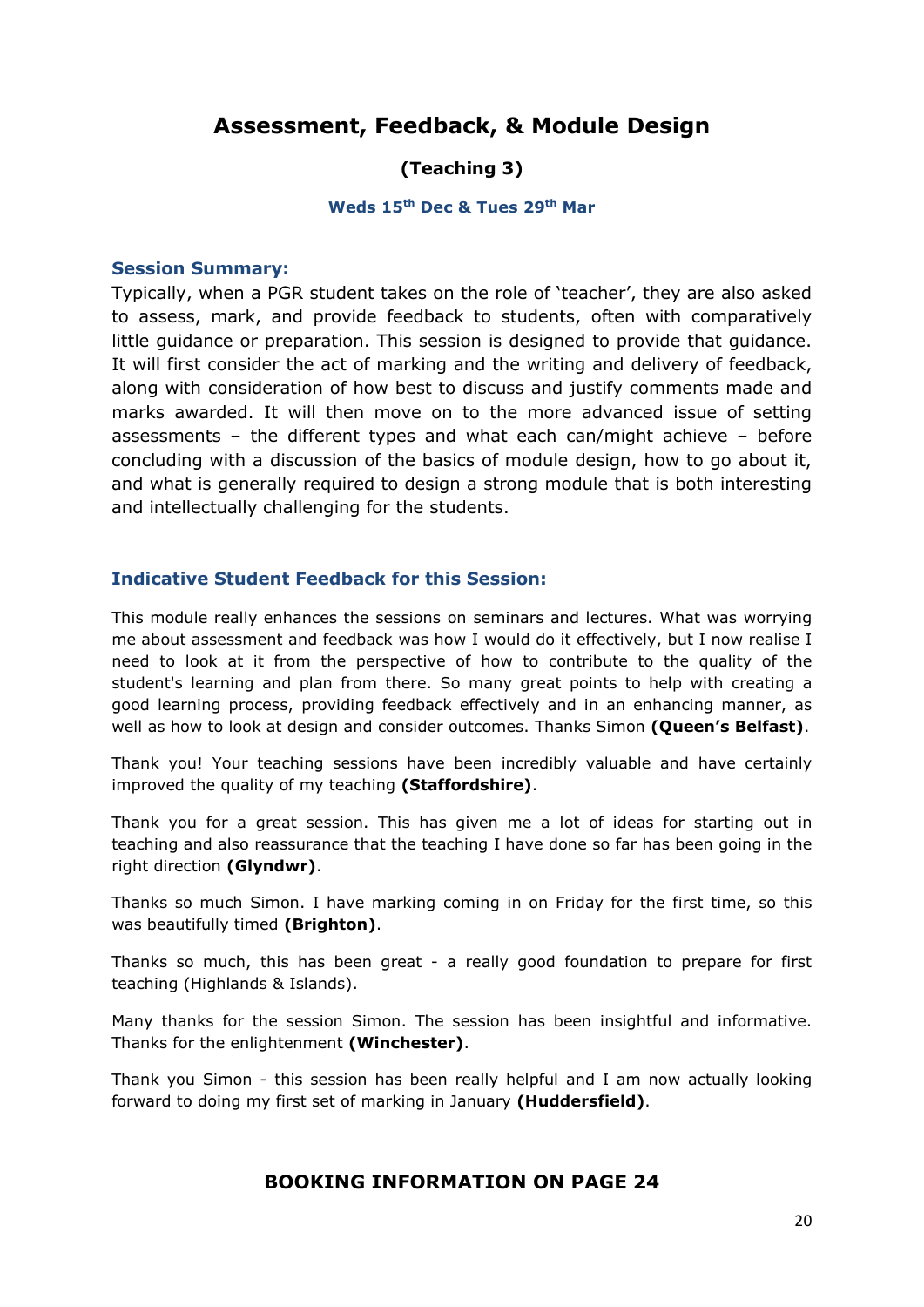## **Quantitative Research: A Basic Guide**

#### **(Quantitative Research Skills 1)**

**Weds 30th Mar & Weds 11th May**

#### **Session Summary:**

This session will provide a conceptual and methodological introduction to quantitative research, which may be of particular use to PGR students considering quantitative methods and analyses for the first time, or who feel in need of a 'friendly' and straightforward refresher session. Important quantitative concepts such as variables, hypotheses, probability (and p values), reliability, validity, and Type 1 and 2 errors will be defined and a tour will subsequently be taken through a range of statistical tests that can be used to examine both significant associations (correlation and regression) and significant differences (including the t-test, ANOVA, ANCOVA, and MANOVA) in your data set. Each statistical test will be mapped against the kind of research questions/hypotheses it is designed to answer and attendees will be shown how to run each test in principle, to interpret their results/output and to report the findings of each test in an appropriate format. If you're intending to employ quantitative research techniques in your thesis, but currently feel uncertain about the correct procedure or method of data analysis, this session comes highly recommended.

#### **Indicative Student Feedback for this Session:**

I am so grateful for this workshop, I have been reading books on statistics and I can't tell you how bad, confusing, and over-complicated they have all been. Kim's lecture made things so much easier to understand and to make some sense of. It was a relief and a delight to see her…workshop **(Sussex)**.

It was an amazing session yesterday…I have filled up the feedback form….but I also want to let you know that I thoroughly enjoyed your session…You are an awesome instructor **(Southampton)**.

Thank you, Kim, for such an informative session…As someone who knows virtually nothing about quantitative research, this has been a very good basis from which to start…Your clarity in explaining many concepts and reasons for the use of particular methods was excellent…I appreciate your clear and simple explanations of what many people seem to overcomplicate. I feel I have a much better understanding after two hours than I gained in all the reading I've done on the subject **(Marjon)**.

I found this session very comprehensive and extremely useful. It was good to get the background theory and then get an overview of the different types of tests - a really helpful session **(Queen's Belfast)**.

It's been a few years since I learned stats, so this was such a great refresher session! It was really clearly explained and easy to follow - so helpful **(Kent)**.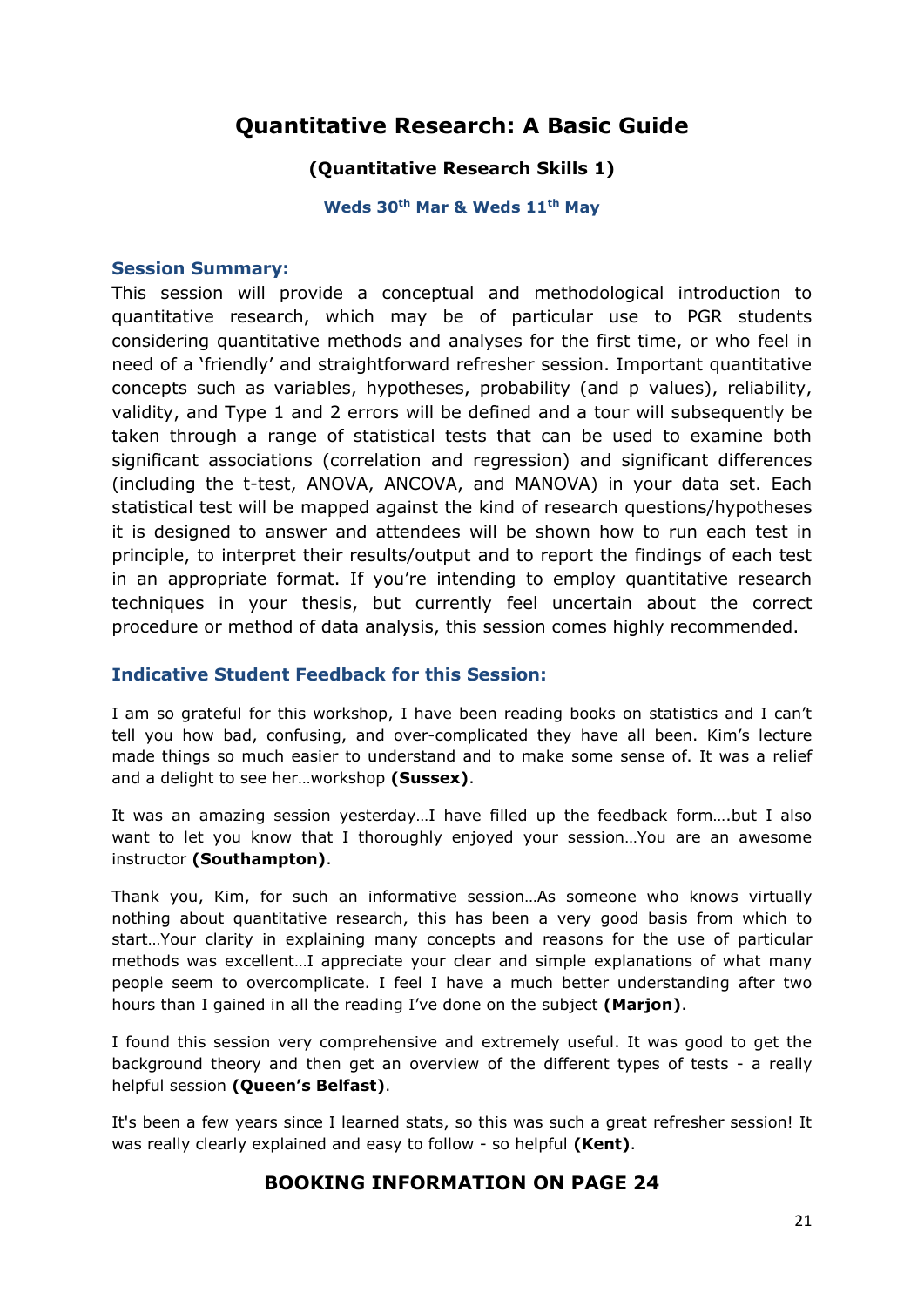## **An Introduction to Scale Development**

#### **(Quantitative Research Skills 2)**

**Tues 5th Apr & Weds 18th May**

#### **Session Summary:**

This session will introduce students to the procedures used to develop reliable and valid scales, allowing them to accurately measure a variety of personal and social variables which would otherwise not be directly observable. Led by a tutor well-known for her scale development work in the context of self-determination theory – having designed and implemented both 'The Controlling Coach Behaviour Scale' (cited 531 times since 2010) and 'The Psychological Need Thwarting Scale' (cited 717 times since 2011) - the session will explore the scale development process from start to finish, beginning with item generation, and moving on to the piloting of items, through data collection, and concluding with a guide to various data analytic techniques, including exploratory and confirmatory factor analyses, as well as appropriate tests of reliability and validity.

#### **Indicative Student Feedback for this Session:**

Thank you so much for the lecture…I have been trying to learn everything I needed from watching 'youtube' videos and reading articles and books and your lectures have definitely helped pull a lot of that together… I have been going round in circles trying to work things out and you've cut straight to the crux of the matter **(Ulster)**.

Thank you so much - I really enjoyed the step by step approach. It was really pragmatic. These sessions are invaluable as a first year PhD student **(Southampton)**.

Thank you very much Kim for the insightful session - very useful connecting the theory with examples **(Westminster)**.

Thank you Kim for giving us such a comprehensive explanation of scale development and walking us through the process in detail - it was beneficial to have this illustrated with your own experience…The 'seven step process' is a helpful way to break this down and I will definitely make reference to this in the future - much appreciated **(Queen's Belfast)**.

Thank you Kim! I've spent months never quite understanding what I needed to do and you've just explained it so clearly, it's helped so much **(Huddersfield)**.

Thank you - everything [was] explained really clearly and gave me much more confidence and knowledge on how to work on scale development **(Kent)**.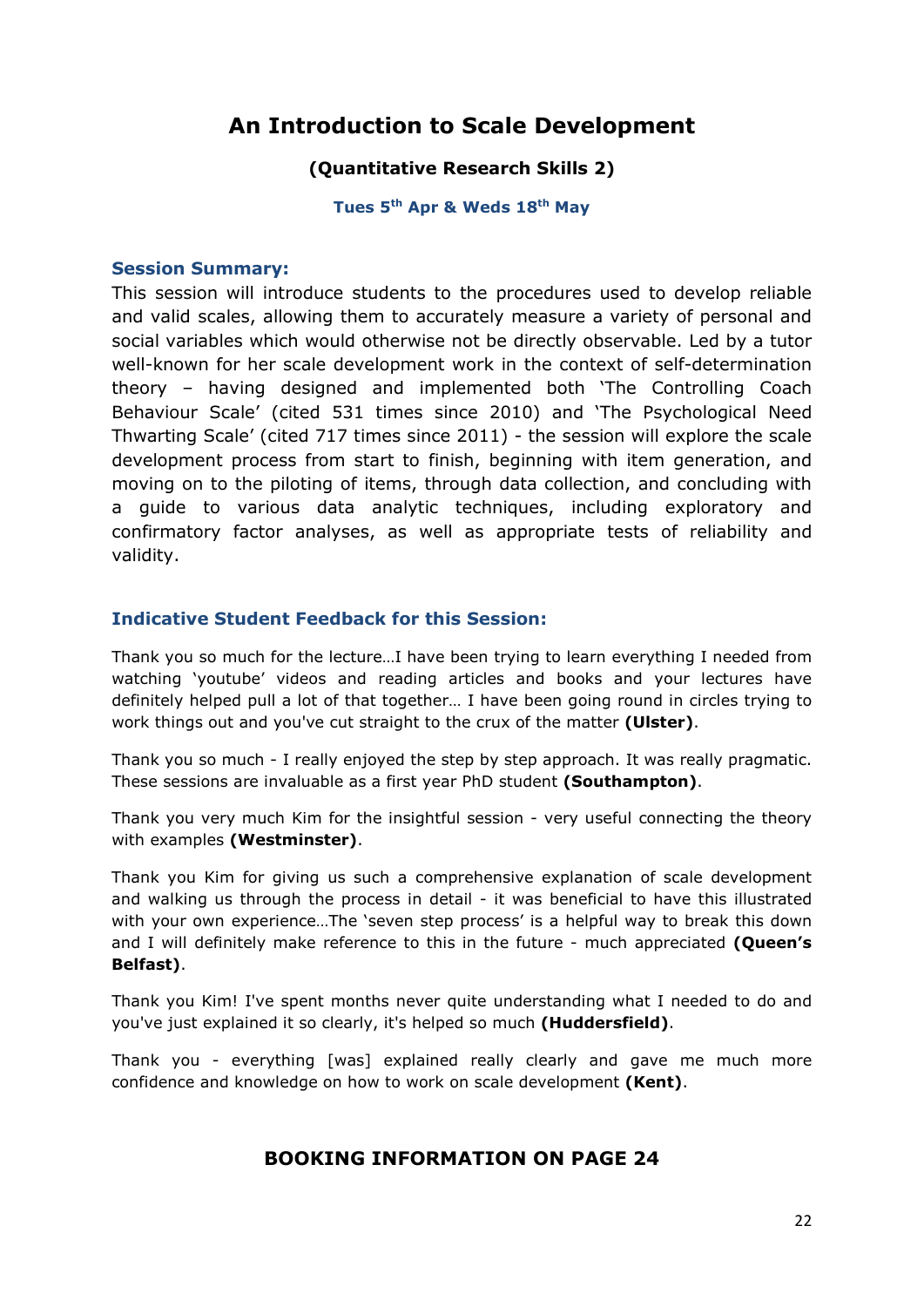## **An Introduction to Structural Equation Modelling**

#### **(Quantitative Research Skills 3)**

**Weds 6th Apr & Weds 25th May** 

#### **Session Summary:**

Structural Equation Modelling (SEM) is a powerful multivariate statistical technique which enables researchers to examine several regression equations simultaneously. This session will provide an introduction to the key concepts involved in SEM, including latent, exogenous, and endogenous variables and their graphical notation. Students will also be introduced to the concepts of both the measurement and structural model, before being taken on a step-by-step journey through the process of data analysis, stopping off on the way to consider issues of model specification, data collection, model estimation, model evaluation, and model modification. The session will conclude with a demonstration of how to interpret the output of an SEM analysis and to report the findings/revealed model correctly using both text and appropriate diagrams/figures.

#### **Indicative Student Feedback for this Session:**

Thank you for making a topic that seemed beyond me reachable. I now have confidence in…pursuing it further **(Huddersfield)**.

Your explanation of terminology…going through the step-by-step process, breaking down each step, was…very useful….I now have a good general overview of what SEM is…how to use it, and why. Thank you **(Marjon)**.

Thank you - very clear, good pace, well-balanced amount of information with no fluff. I feel confident about attempting an SEM **(Essex)**.

You have clarified SEM and given so much more understanding of it. Although I've been reading up on it, you have connected so many dots for me. I believe I will also understand even better the analyses aspects of the papers I read. Thank you so much **(UEA)**.

An excellent introduction, thank you so much - really clear explanations of a complex topic **(Southampton)**.

I found this an excellent introduction to SEM. It was very helpful to start with the run through of terminology and it was extremely useful to see the model diagram and how it then translated into the equations. The six step process was detailed, well related to the example, and I will definitely use it. Thank you so much Kim…all the modules have been so informative **(Queen's Belfast)**.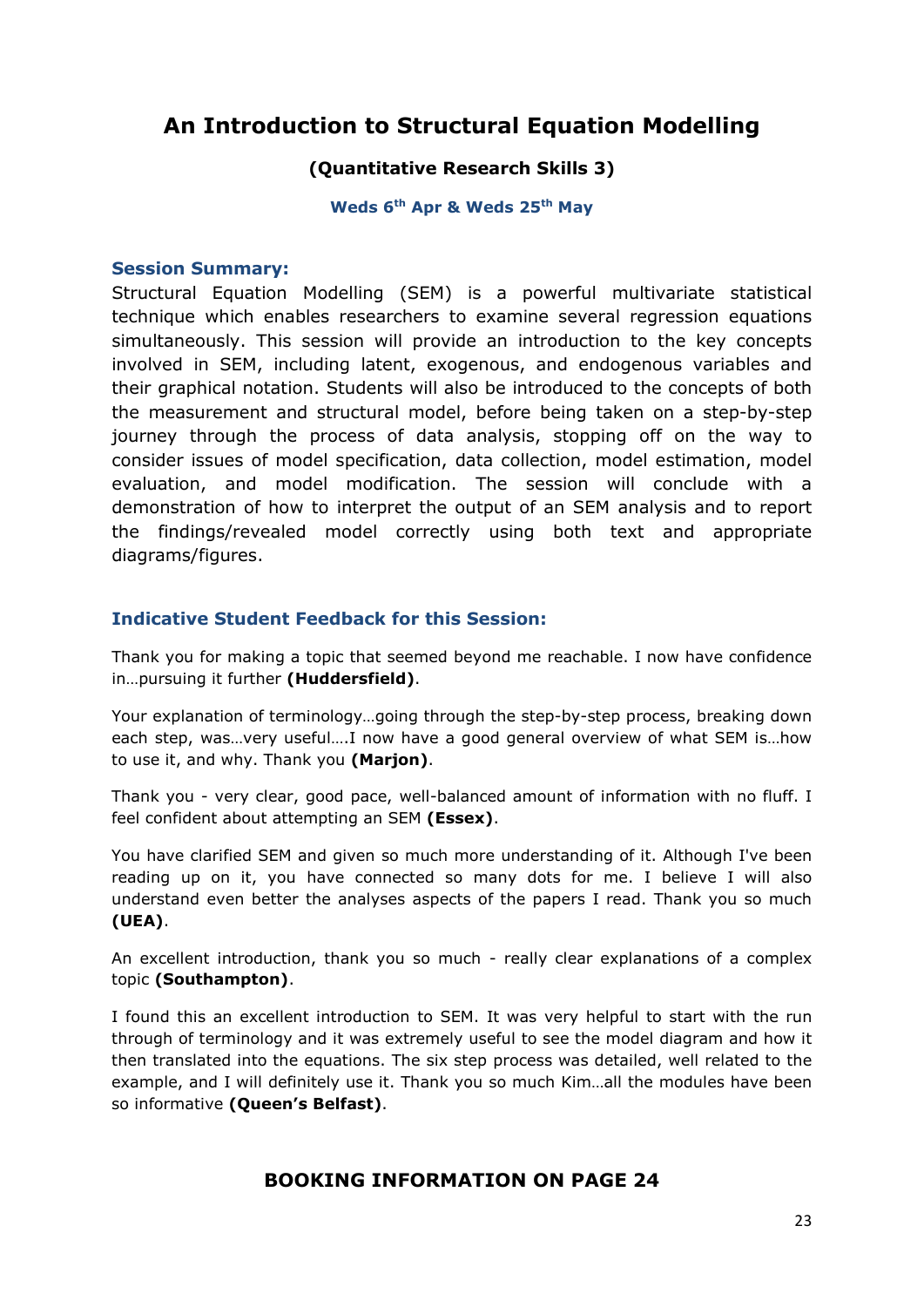# **Booking Information 2021-22**

The training series uses an automated booking system called 'Bookwhen'. Our Bookwhen website can be found at: <https://bookwhen.com/ueaonlinetraining> (see below). The landing page on this site provides information about how to book, waiting lists, the possible addition of extra sessions, how to access and set up the Electa-Live virtual classroom software, which is used to host the sessions, and how to cancel a booking should that become necessary. **Please visit the booking website and read all the information provided**. If you have any problems, you want to ask a question, or there is anything you don't understand, please feel free to e-mail [simon.d.watts@uea.ac.uk](mailto:simon.d.watts@uea.ac.uk) and/or [ssf.advancedtraining@uea.ac.uk](mailto:ssf.advancedtraining@uea.ac.uk) and we will do our best to help.



In the 2021-22 academic year all sessions will open for booking **THREE WEEKS BEFORE THEY ARE DUE TO RUN** at 12pm. The opening session, for example, is due to run on Tues 5th Oct 2021. As a consequence, it will open for booking on **Tues 14th Sept 2021 at 12pm**. The next session is due to run on Weds 6th Oct 2021, so it will open for booking on **Weds 15th Sept 2021 at 12pm**, and so on, throughout the year.

If you wish to attend, therefore, you will have to be 'clued in', access the booking website regularly, and generally be prepared! This little extra effort will, however, mean that places are open and available for everyone to book all year